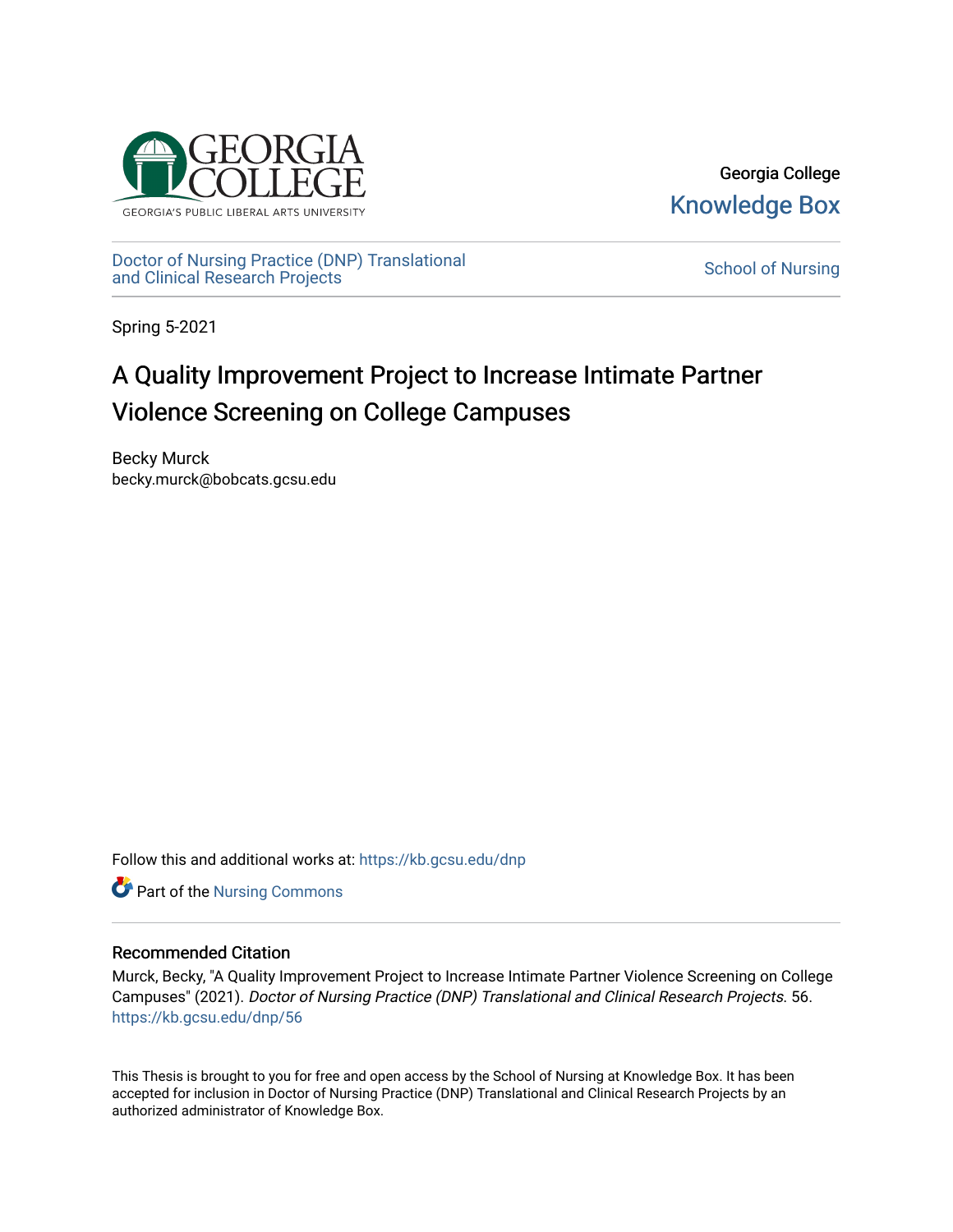## **A Quality Improvement Project to Increase Intimate Partner Violence Screening on**

**College Campuses**

Becky Murck

Georgia College and State University

Committee Chair: Josie Doss, Ph.D., MSN, RNC-OB, SANE-A

Committee Member: Dr. Krystal Canady, DNP, MSN, APRN, FNP-C

Committee Member: Karen Tomlinson, PA-C

Date of Submission: May 10, 2021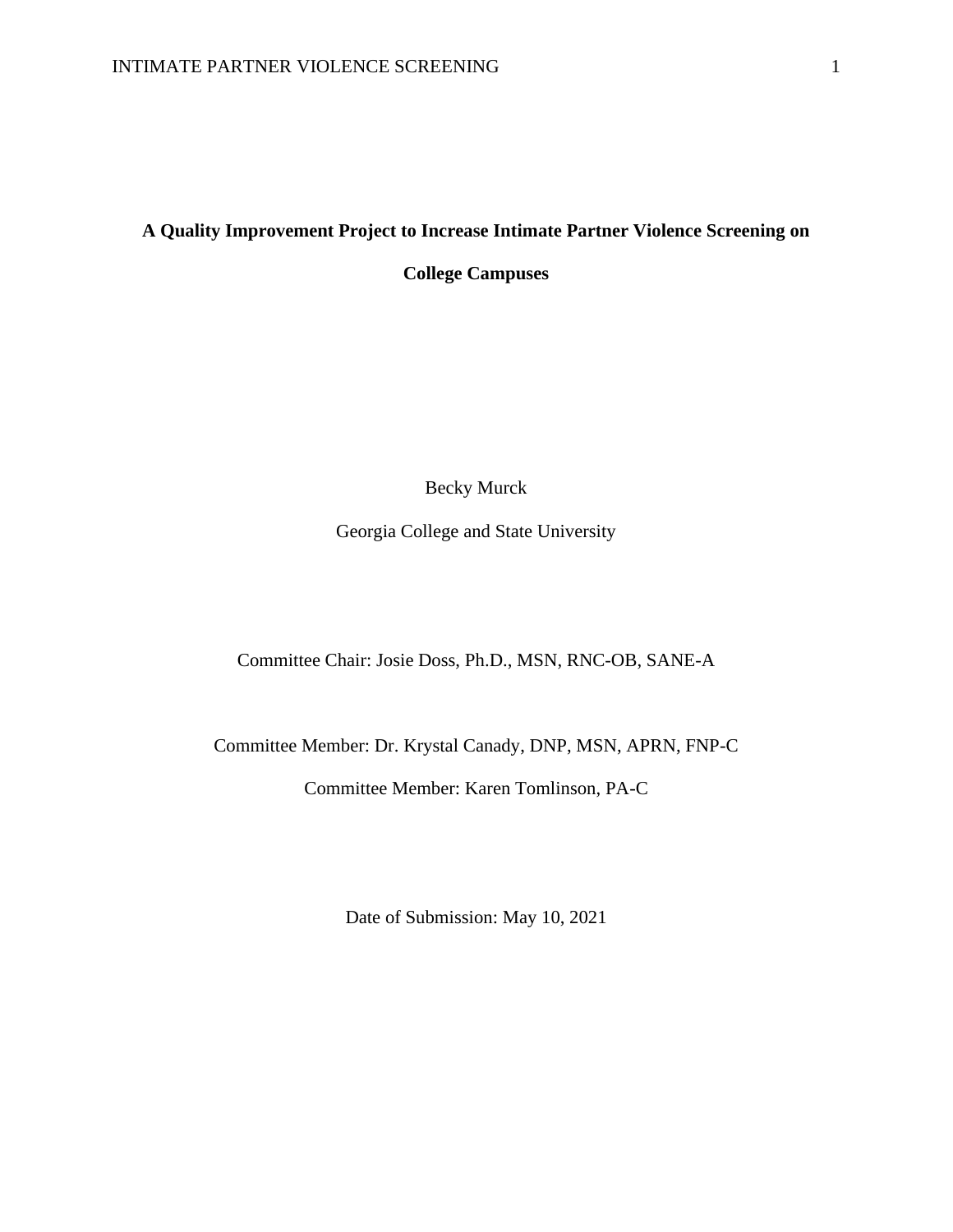## **Acknowledgments**

 I wish to express special thanks to my committee for their continued support and encouragement: Dr. Josie Doss, my committee chair, Dr. Krysatl Canady, and Karen Tomlinson, committee members. Dr. Doss was my champion through many setbacks. I offer my sincere appreciation for the learning opportunities I had.

 A special thank you goes to my biggest supporter, Jerry Murck, he believed in me before I believed in myself. I could not have completed this endeavor without the support of my loving family, from grocery shopping and meals sent to a listening ear. I owe you all a debt of gratitude.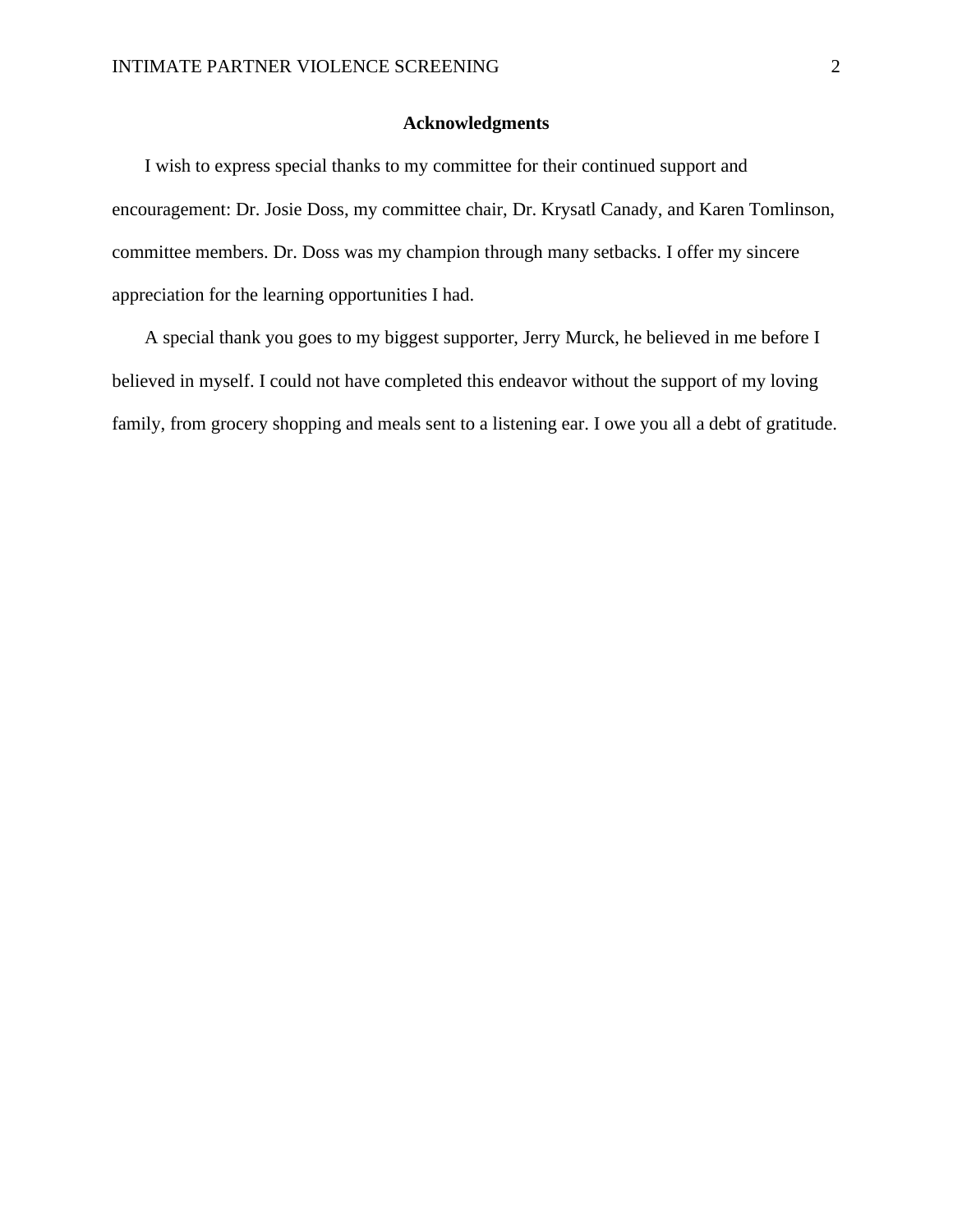#### **Abstract**

**Background:** Sexual assault on college campuses can be a life-changing event and goes unreported 80% of the time. Women are not screened for intimate partner violence (IPV) regularly when seen in university student health settings. Student health settings on college campuses can fill this gap by routine screening for intimate partner violence.

**Purpose:** This quality improvement project aimed to increase intimate partner violence screening rates with the implementation of an evidence-based intimate partner violencescreening tool and healthcare provider training.

**Project method:** A retrospective chart view was conducted before and after implementing the Humiliation, Rape, Anger, and Kick (HARK) evidenced-based IPV tool at a university student health center in Georgia. Healthcare providers working in student health completed the Physician Readiness to Manage Intimate Partner Violence Survey (PREMIS) pre and post IPV educational session.

**Findings:** Intimate partner violence screening rates pre-implementation of the HARK screening tool was 2.6% (N=303). Intimate partner violence screening rates post-implementation of the HARK screening tool was 95.7% (N=185). Results for the knowledge subscale of the PREMIS tool (Mdn = 27.50),  $z = -1.342$ ,  $p > .005$ .

**Conclusion:** These findings support the use of an evidence-based IPV screening tool to increase rates of screening. Additional measures may be needed to enhance provider knowledge regarding IPV.

*Keywords:* intimate partner violence screening, college students, college health services, college health clinic, domestic violence, screening tools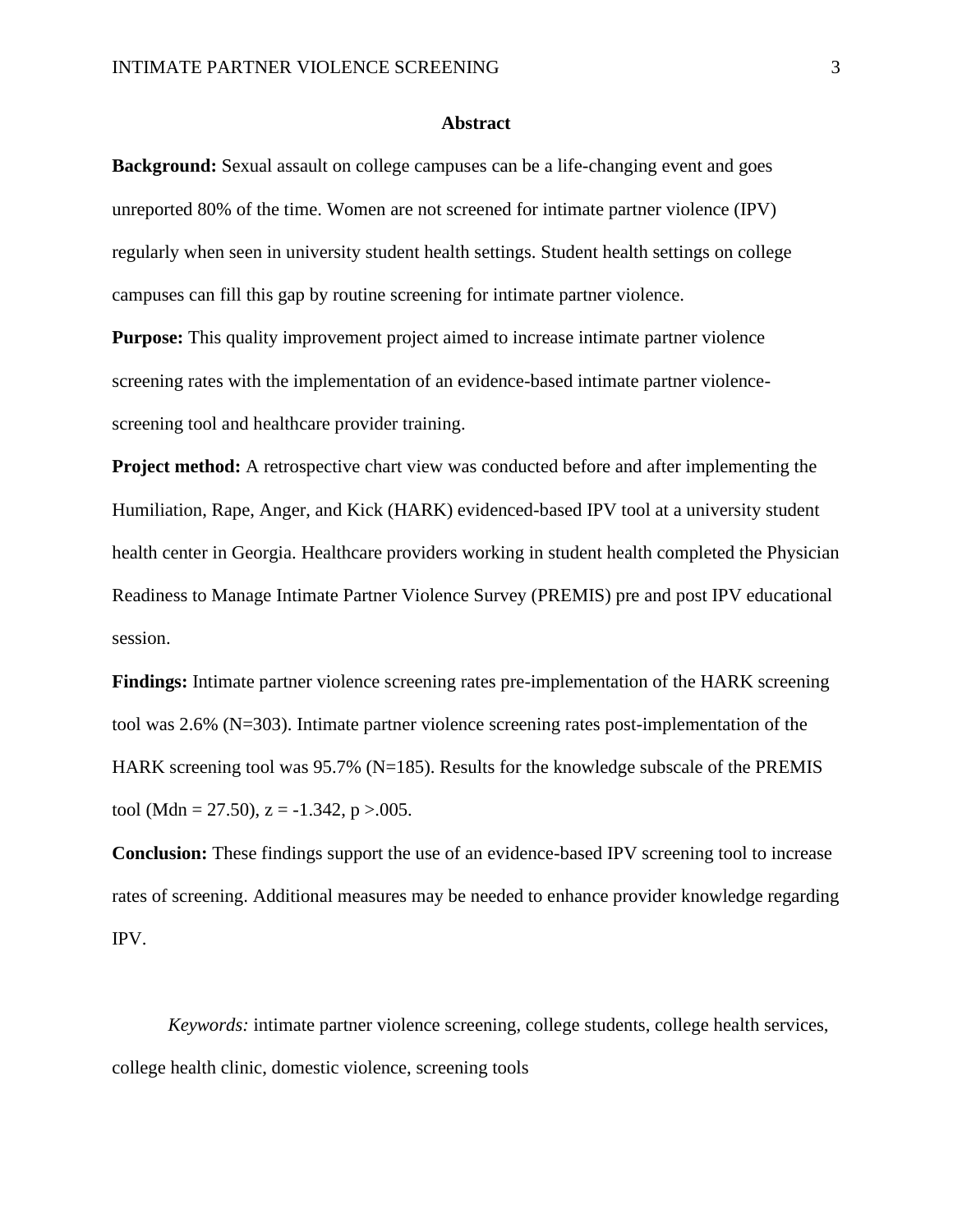# **Table of Contents**

| A Quality Improvement Project to Increase Intimate Partner Violence Screening on College |  |
|------------------------------------------------------------------------------------------|--|
|                                                                                          |  |
|                                                                                          |  |
|                                                                                          |  |
|                                                                                          |  |
|                                                                                          |  |
|                                                                                          |  |
|                                                                                          |  |
|                                                                                          |  |
|                                                                                          |  |
|                                                                                          |  |
|                                                                                          |  |
|                                                                                          |  |
|                                                                                          |  |
|                                                                                          |  |
|                                                                                          |  |
|                                                                                          |  |
|                                                                                          |  |
|                                                                                          |  |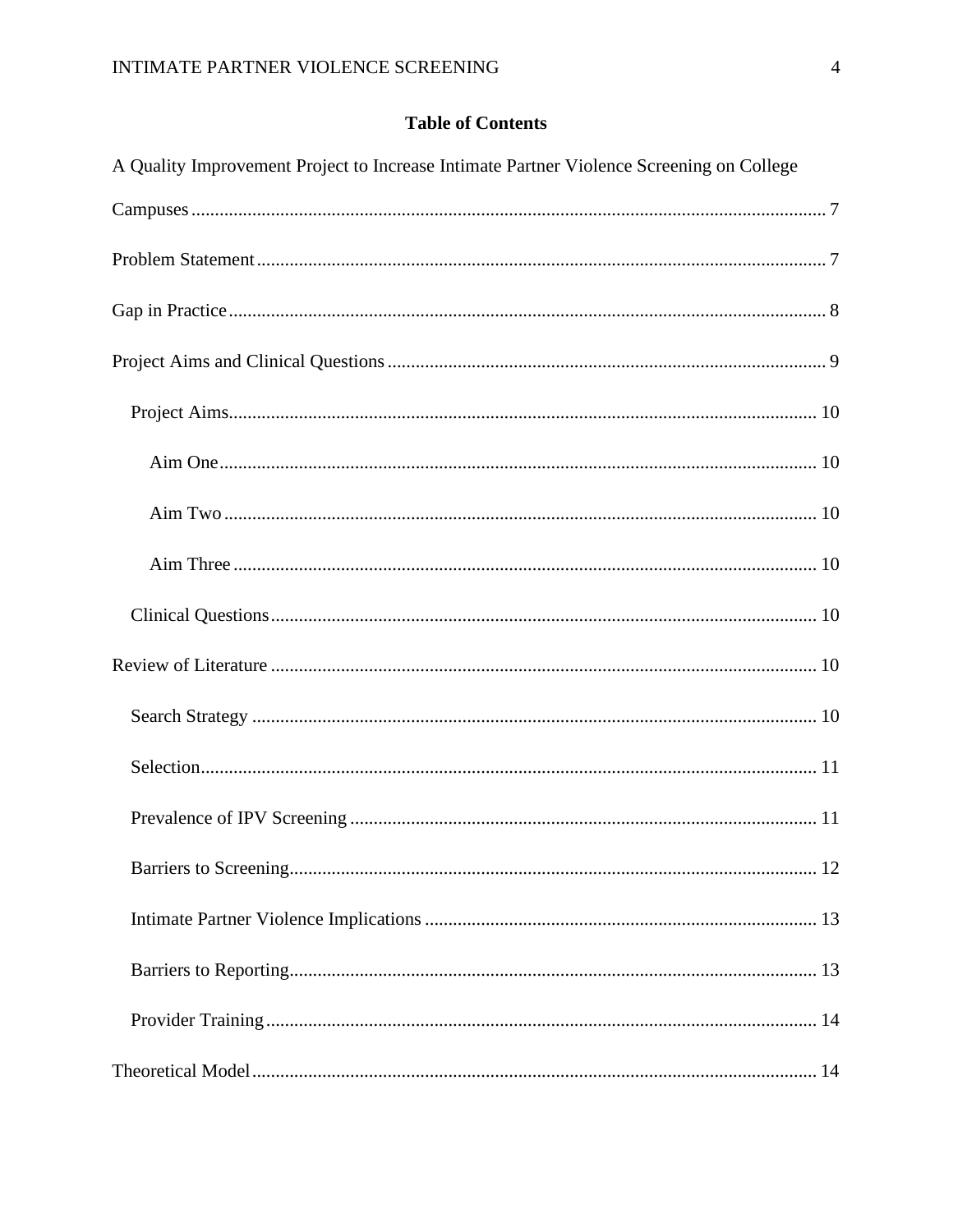# INTIMATE PARTNER VIOLENCE SCREENING

| Physician Readiness to Manage Intimate Partner Violence Survey (PREMIS).  18      |  |
|-----------------------------------------------------------------------------------|--|
|                                                                                   |  |
|                                                                                   |  |
|                                                                                   |  |
|                                                                                   |  |
|                                                                                   |  |
|                                                                                   |  |
|                                                                                   |  |
|                                                                                   |  |
| Clinical Question Two: Referral to support services with a positive IPV screen 26 |  |
|                                                                                   |  |
|                                                                                   |  |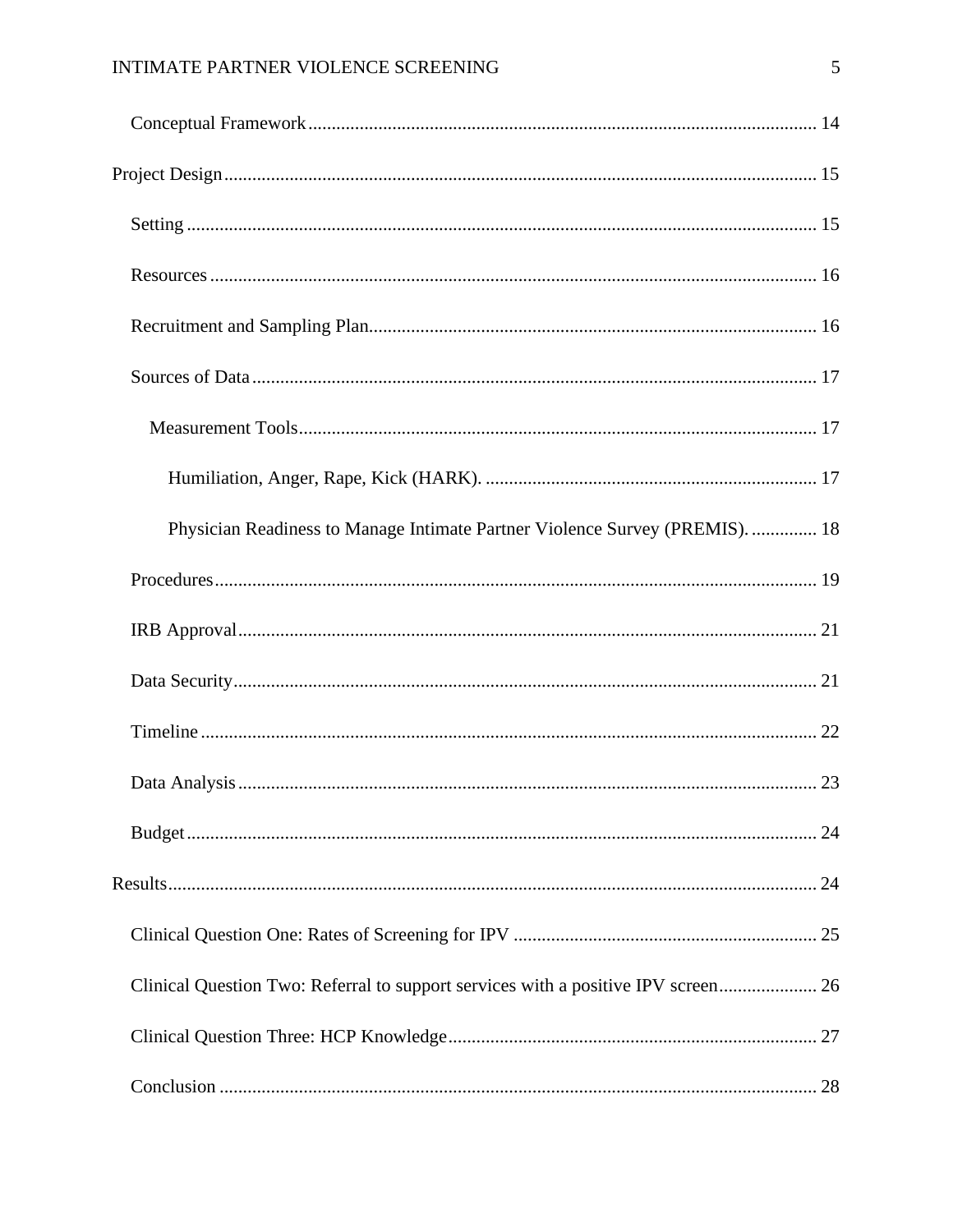# INTIMATE PARTNER VIOLENCE SCREENING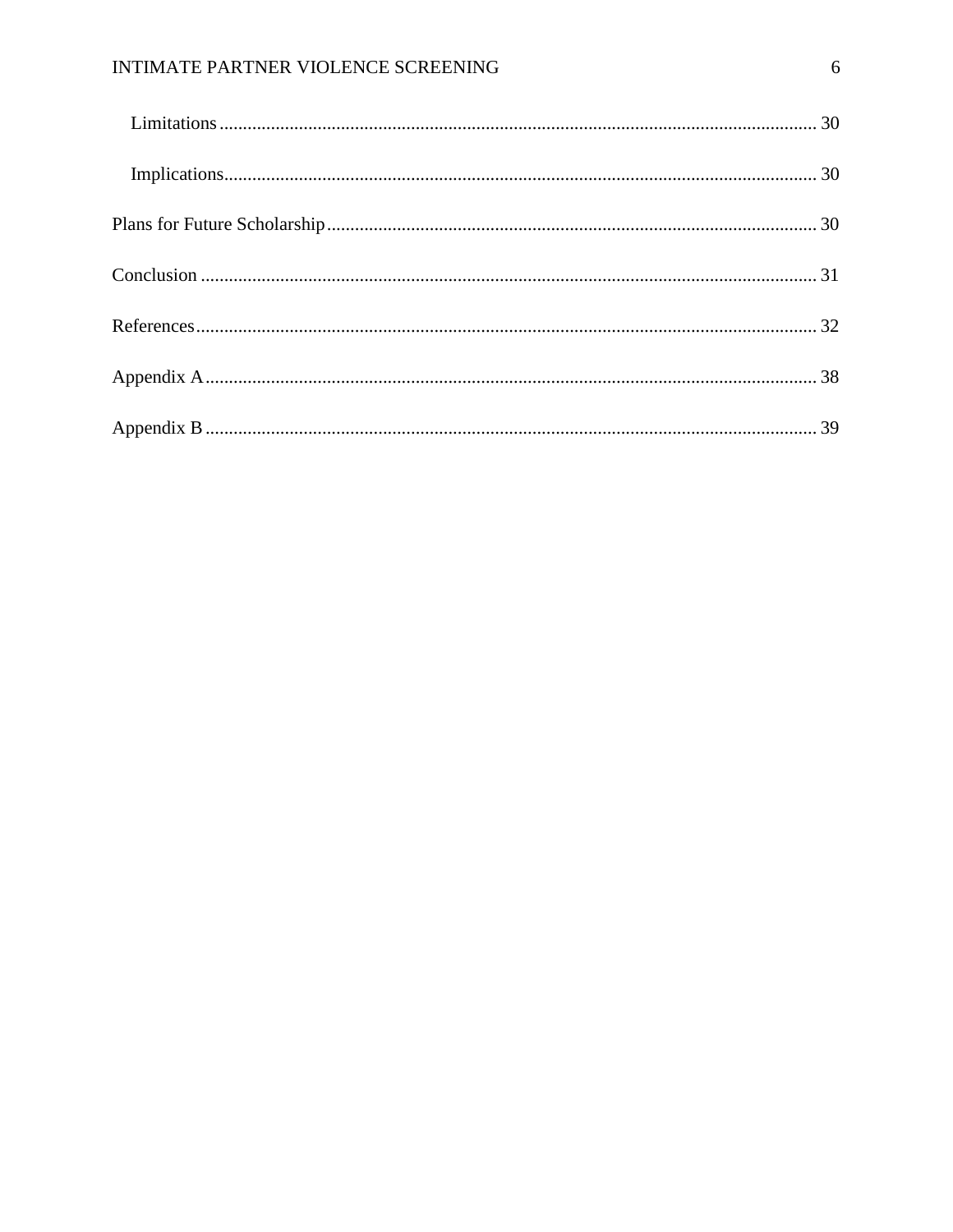# <span id="page-7-0"></span>**A Quality Improvement Project to Increase Intimate Partner Violence Screening on College Campuses**

Sexual assault or rape on college campuses goes unreported 80% of the time (Moore & Baker, 2018; Sinozich & Langton, December 2014). Approximately 20% of female college students experience some form of intimate partner violence (IPV). Women are not screened for intimate partner violence regularly when seen in university student health centers (Demers et al., 2017; Sharpless et al., 2018; Sutherland & Hutchinson, 2018; (*2018 NCVRW Resource Guide: Intimate Partner Violence Fact Sheet*, 2018). Females ages 18 to 24 have the highest rape and sexual assault rates among all women (Sinozich & Langton, 2014).

Negative consequences of intimate partner violence may be reduced with early identification and intervention and potentially prevent future IPV experiences (CDC, 2017). Screening for intimate partner violence is fundamental for identifying those affected by IPV. Screening is the first step to early intervention. University-based Student Health Centers sees female students for both acute care and well women examinations. Student Health settings on university campuses represent a perfect vehicle for screening IPV and referral to support services.

#### **Problem Statement**

<span id="page-7-1"></span>Intimate partner violence is physical violence, sexual violence, stalking, or psychological harm by a current or former partner or spouse. Psychological harm includes cyber-stalking, intimidation, and bullying through social media sites, text messaging, and email (Centers for Disease Control and Prevention, 2019; Sargent et al., 2016). Identification of students that experience IPV may increase support and treatment. According to Wolfard -Clevenger (2015) and Sargent ( 2016), IPV victims are at greater risk for depression and suicide. The risk of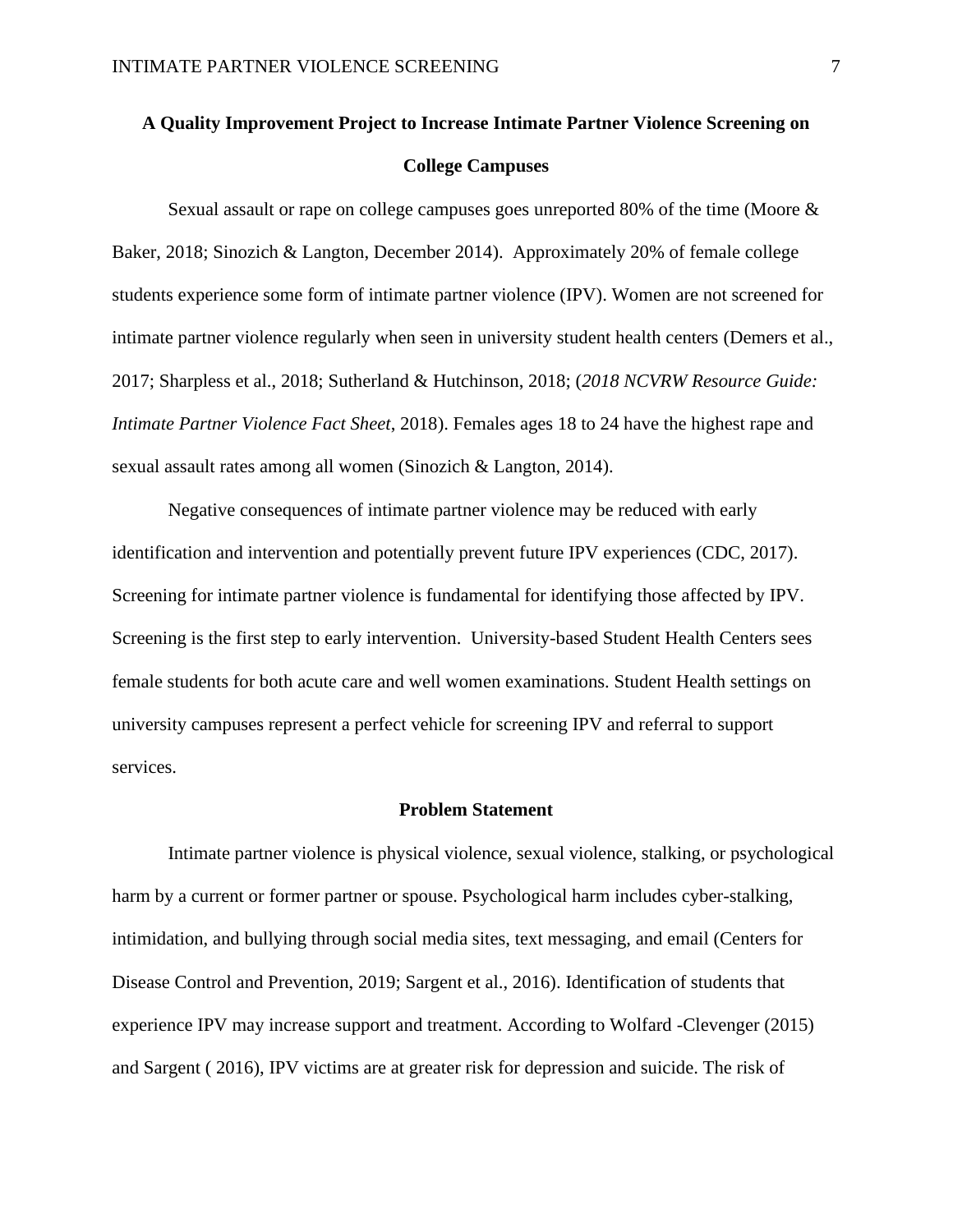#### INTIMATE PARTNER VIOLENCE SCREENING 8

depression and thoughts of suicide impact students' college experience. Women are more likely to experience an overall decline in academic performance, which raises their risk of being unsuccessful or dropping out of college Tsui & Santamaria, 2015). Victims of IPV on college campuses often do not know where or how to report the assault. Screening all female patients at University Student Health settings would identify victims of abuse not otherwise captured.

Universal screening of all female patients would destigmatize reporting and make patients aware that University Student Health Centers would be an option for reporting should they have a need. The current national clinical practice guidelines by the United States Preventative Services Task Force (USPSTF) recommends screening all women of childbearing age for Intimate partner violence: Grade B (Moyer, 2013). Grade B recommendation reflects a high certainty that the net benefit is moderate to substantial (n.d.).

#### **Gap in Practice**

<span id="page-8-0"></span>The Principle Investigator (PI) conducted a needs assessment at the Student Health Services in a public university in the Southeastern United States. This health center did not use a standardized, evidence-based intimate partner violence screening tool. The current routine care assesses intimate partner violence for females during well-women examinations by asking two questions on a self-report history form: 1) do you feel safe at home, and 2) have you experienced domestic violence? It is up to the individual practitioner to investigate answers to these questions or query unanswered questions. Intimate partner violence may remain undetected; students may not feel comfortable disclosing this information on a history form. Lack of asking about specific behaviors may lead to unaccounted episodes of IPV. Practitioners determine if a patient has been a victim of intimate partner violence and refer to support services based on patient need.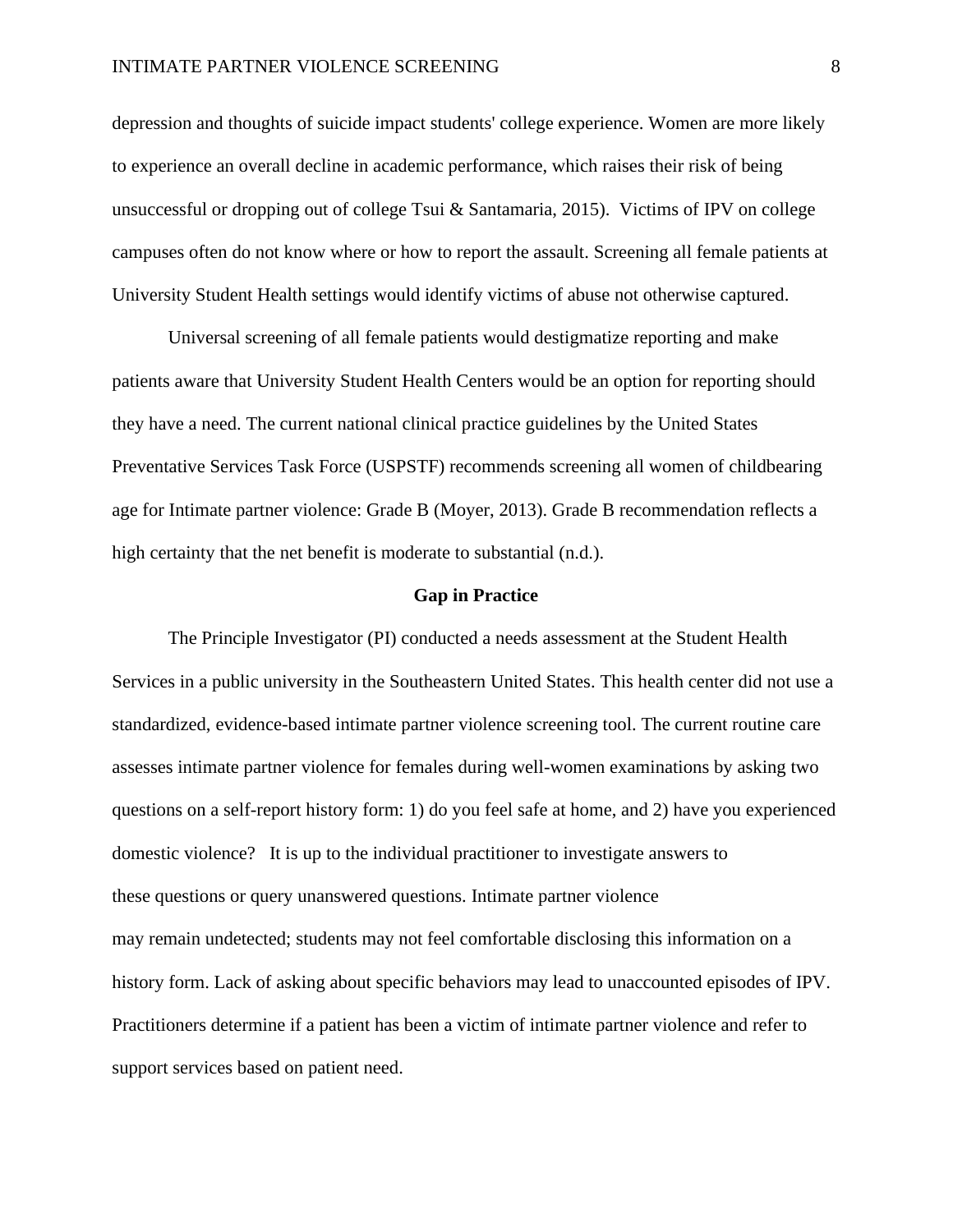The absence of an evidence-based IPV screening tool and potential inconsistent referral to support services identifies a need in Student Health Centers for an evidenced-based IPV screening tool. Using a standardized IPV screening tool would give practitioners at Student Health Services and opportunity to screen all women without bias or misinterpretation. All practitioners would ask the same questions to all female students and students that screened positive for IPV to support services. Using standardized, valid, and reliable, evidence-based screening tools make screening consistent and helps identify IPV victims (Arkins et al., 2016).

A gap in practice exists between the current routine care at the University Student Health Service (USHS) and national clinical practice guidelines. This quality improvement project will help close the gap in practice by screening all female patients for IPV versus patients being evaluated for yearly well-women exams. Healthcare provider education on IPV in college settings will further reduce the barriers to screening.

#### **Project Aims and Clinical Questions**

<span id="page-9-0"></span>The purpose of this Doctor of Nursing Practice (DNP) translational quality improvement project was to address the following PICOT question. Does implementing an evidence-based intimate partner screening tool and healthcare provider training increase rates of screening for IPV compared to the current standard of care at SHS. This project trained healthcare professionals at the Student Health Center to use and score the HARK IPV screening tool. The education training session for HCP included information on IPV occurrence rates on college campuses, best practice interview techniques, common barriers to reporting and screening, and a list of community referral resources. The PI offered the educational training to all Healthcare providers on site.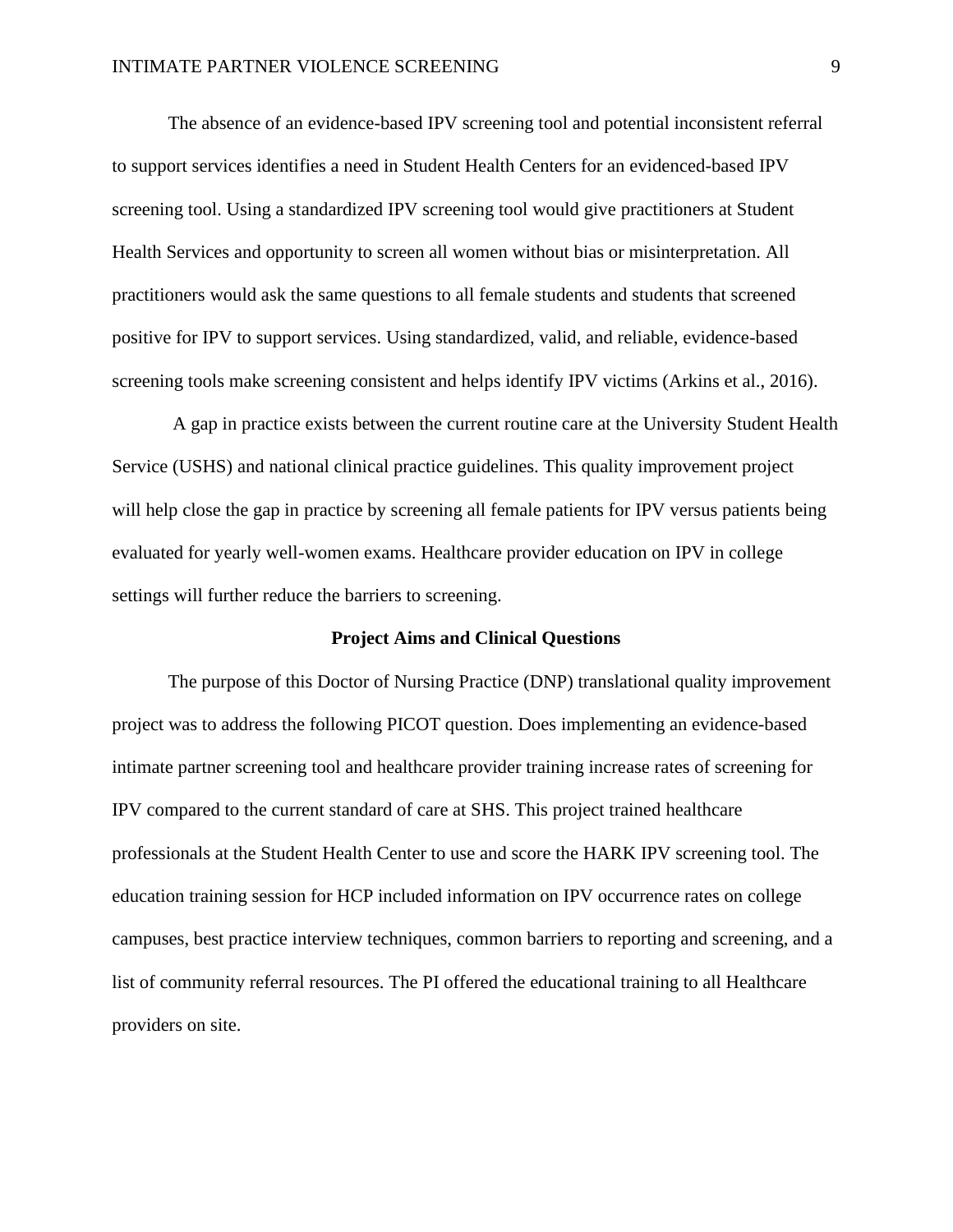## <span id="page-10-0"></span>**Project Aims**

## <span id="page-10-1"></span>*Aim One*

Increase rates of screening for Intimate Partner Violence using the HARK IPV screening tool.

## <span id="page-10-2"></span>*Aim Two*

Increase rates of patient referral to support services if patients screen positive for Intimate Partner Violence

## <span id="page-10-3"></span>*Aim Three*

Use The Physician Readiness to Manage Intimate Partner Violence Survey (PREMIS) to identify healthcare provider IPV knowledge pre and post-educational presentation.

#### <span id="page-10-4"></span>**Clinical Questions**

Will IPV screening rates increase following the implementation of the evidence-based HARK IPV screening tool?

• Will healthcare providers refer all students that screened positive to support services?

• Does health care provider knowledge of IPV increase after an educational session on IPV?

## **Review of Literature**

## <span id="page-10-6"></span><span id="page-10-5"></span>**Search Strategy**

Electronic searches were conducted in four databases, including CINHAL complete, MEDLINE, PsycINFO, and The Cochrane Library. Reference lists of all included papers were also searched for potentially relevant articles. The search terms for all databases included intimate partner violence, domestic violence, screening tools screening, assessment tools, college students, college-age, student health centers, and student health services. Boolean search words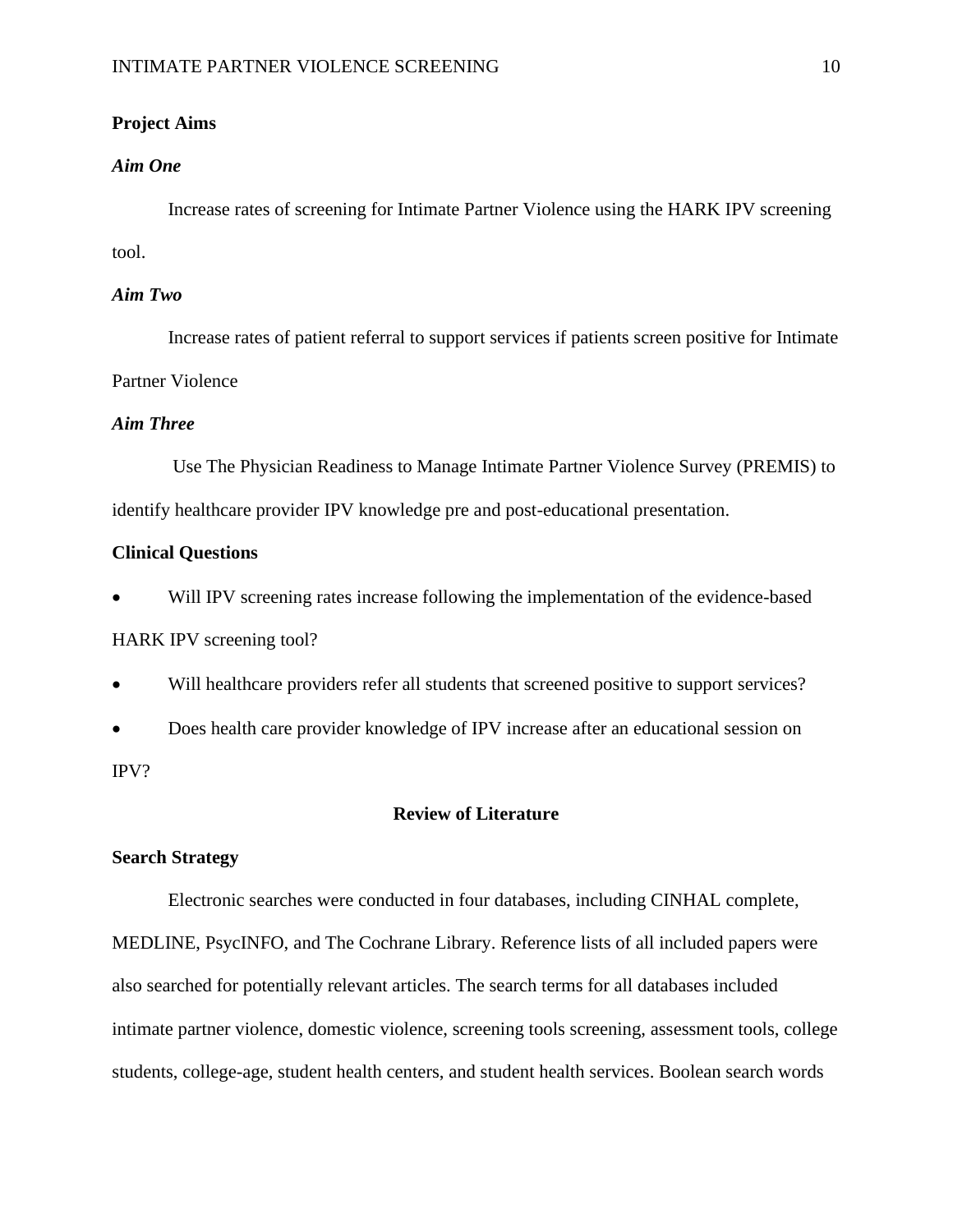included AND and OR in multiple combinations for all search terms. The parameters included English language, years 2014-2019, female, U.S.A., and peer-reviewed journals. Exclusion criteria used the Boolean terms NOT child abuse OR child neglect.

## <span id="page-11-0"></span>**Selection**

Ninety-eight articles met the search criteria. Of these, 40 were eliminated after scanning the titles because they involved countries outside of the United States or were acute care studies. The remaining 58 articles were rapidly appraised for inclusion. If the article's population included veterans, military, or obstetrics, they were eliminated: this left 40 items. These 40 articles were appraised for research design and study quality; another ten were eliminated for being qualitative or low-quality. The remaining 30 studies formed the literature synthesis. The PRISMA diagram outlining the selection process is included in Appendix A.

#### <span id="page-11-1"></span>**Prevalence of IPV Screening**

Current research reflects that intimate partner violence on college campuses is underreported (Sutherland & Hutchinson, 2018). The screening rates for intimate partner violence in college health settings range from 11-15% (Sutherland & Hutchinson, 2018). A 2016 systematic review found that routine screening rates in family practice settings varied from 2% to 50% of HCP's who almost always screen for IPV (Alvarez et al., 2016). Hamberger et al., 2015 found less than 2% of females were asked about intimate partner violence in family practice settings. Utilizing an evidence-based intimate partner violence screening tool may increase the screening rates (Sherman et al., 2017; Ghandour et al., 2015; Moscou, 2015; Wong et al., 2018). Identification of victims is key to increasing the opportunity for intervention. Studies indicate an increase in screening rates after implementing an evidence-based screening tool (Crane et al., 2017; Day et al., 2015; Moscou, 2015; Wong et al., 2018; Zachor et al.,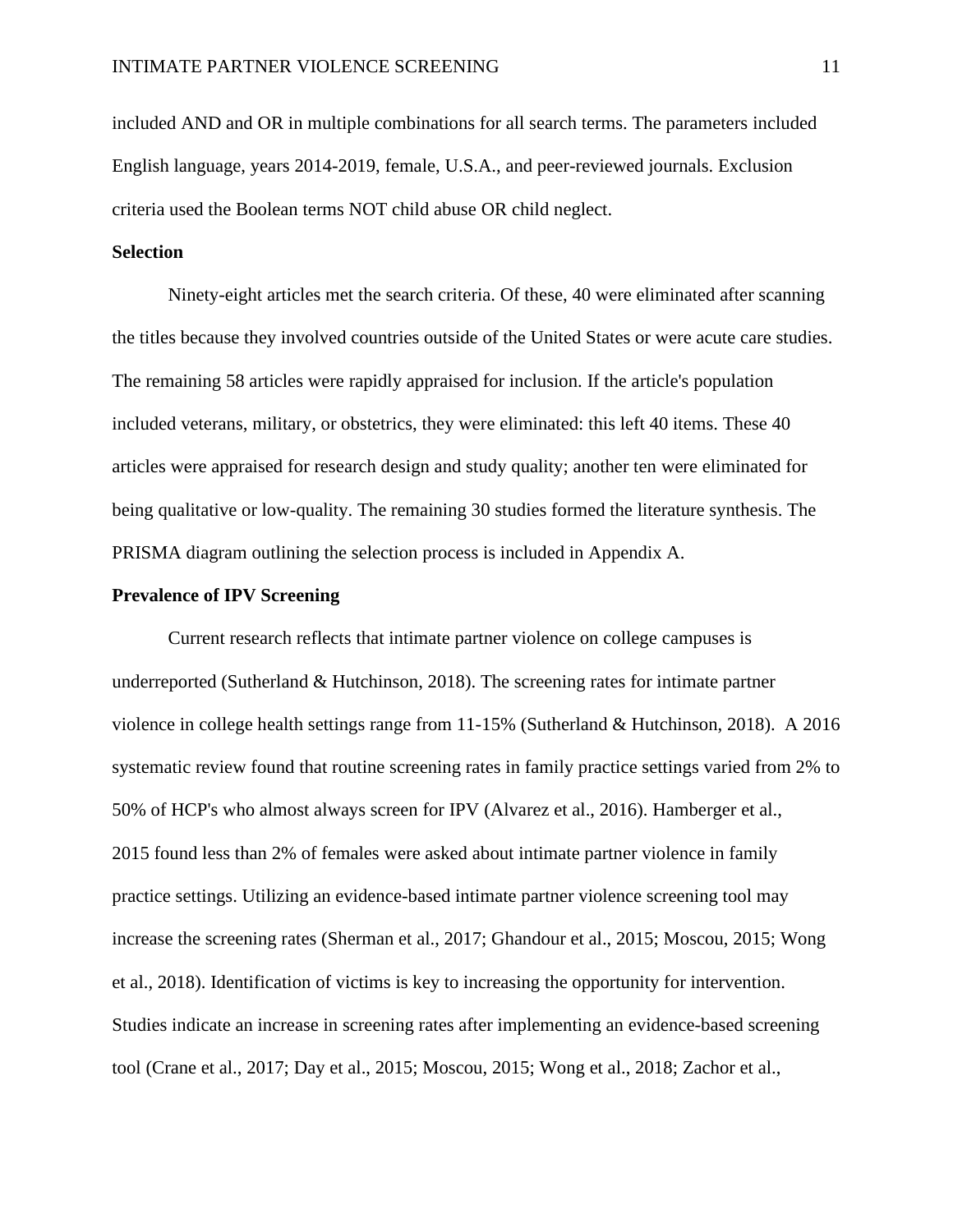2018). The screening rates for IPV in a study by Day et al. 2016 went from 14.6% to 80.6% after implementing an evidence-based screening tool. In contrast, a study by Moscou (2015) found that an original increase in intimate partner violence screening after implementing an evidencebased screening tool did not continue over time and suggested that electronic health record prompts may be needed to sustain the increase. Studies by Day (2015) and Zachor (2018) indicate that provider training before implementing an evidence-based screening tool may help support higher screening rates.

#### <span id="page-12-0"></span>**Barriers to Screening**

Health care providers report three common barriers to screening, including time constraints, lack of resources, and provider discomfort related to asking detailed, intimate partner violence questions (Zachor et al., 2018; Sutherland & Hutchinson, 2018; Moscou, 2015). Many IPV screening tools are time-intensive, and with the brief amount of time providers spend with patients, it is often unrealistic to screen all female patients of reproductive age. Shorter screening tools would remove this barrier. Lack of resources can be addressed by having a list of referral agencies and emergency hotlines readily available. Other reported barriers include provider discomfort. Some health care providers did not screen for intimate partner violence because they were not sure how to approach the subject and had concerns with offending patients; other providers believed that referrals would not lead to a change in an abusive relationship (Sherman, 2015). In a qualitative study by Aluko 2015, 93% of medicals students stated IPV training would make it easier for them to screen patients effectively, and 40% of medical students said having a standardized IPV questionnaire would facilitate the screening process(Aluko et al., 2015). Provider training on communication techniques, nowledge of referral resources, and brief IPV screening tools would reduce IPV screening barriers.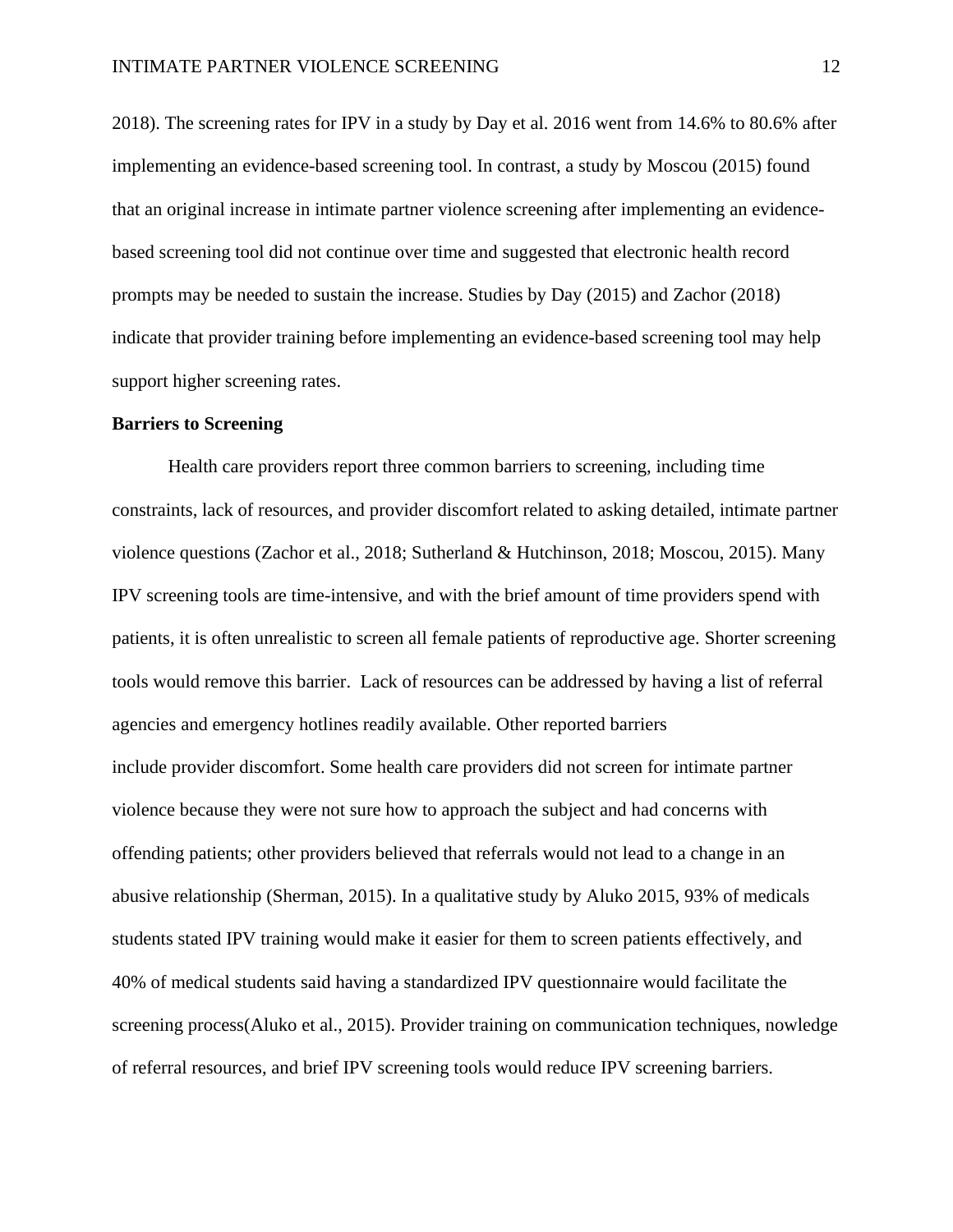#### <span id="page-13-0"></span>**Intimate Partner Violence Implications**

Intimate partner violence in college can have wide-reaching short- and long-term implications for physical, psychological, and academic health. Immediate consequences can include physical and mental trauma and an increased risk for pregnancy and sexually transmitted infections (*Health Effects of Violence*, 2017). In 2015, 16.8% of homicides nationally listed IPV as a contributing factor(*Surveillance for Violent Deaths — National Violent Death REPORTING...*, 2018). Long-term effects can include chronic physical and mental health issues and an elevated risk for suicide (Dicola & Spaar, 2016). Humiliation, fear, and psychological harm may lead to post-traumatic stress disorder (PTSD) or depression(*Risk and Protective Factors|intimate Partner Violence|violence Prevention|injury Center|cdc*, 2020). Victims who are in an abusive relationship suffer a higher likelihood of being a victim of homicide. Domestic violence is responsible for one in seven homicides worldwide. (Day et al., 2015). Some females develop high-risk behaviors to cope, such as binge drinking, drugs, or risky sexual behaviors (Moscou, 2015). Typically, student victims' academic performance declines, leading them to drop out of college (Tsui & Santamaria, 2015; Wolford-Clevenger et al., 2015).

## <span id="page-13-1"></span>**Barriers to Reporting**

Factors that impact the reporting or abuse include embarrassment, fear of retribution, and feelings of shame or self-blame (Cho & Huang, 2017; Demers et al., 2017; Moore & Baker, 2018). Female victims often feel they will get into trouble with parents, the school, or their abusers if they report intimate partner violence. According to Cho (2017) and Demers (2017), victims of violence often don't know who they can report the assault. Instead of making a formal complaint to campus police, health care providers, or counselors, many victims report informally to a friend or family member. "Those that don't seek help are often invisible to those that are in a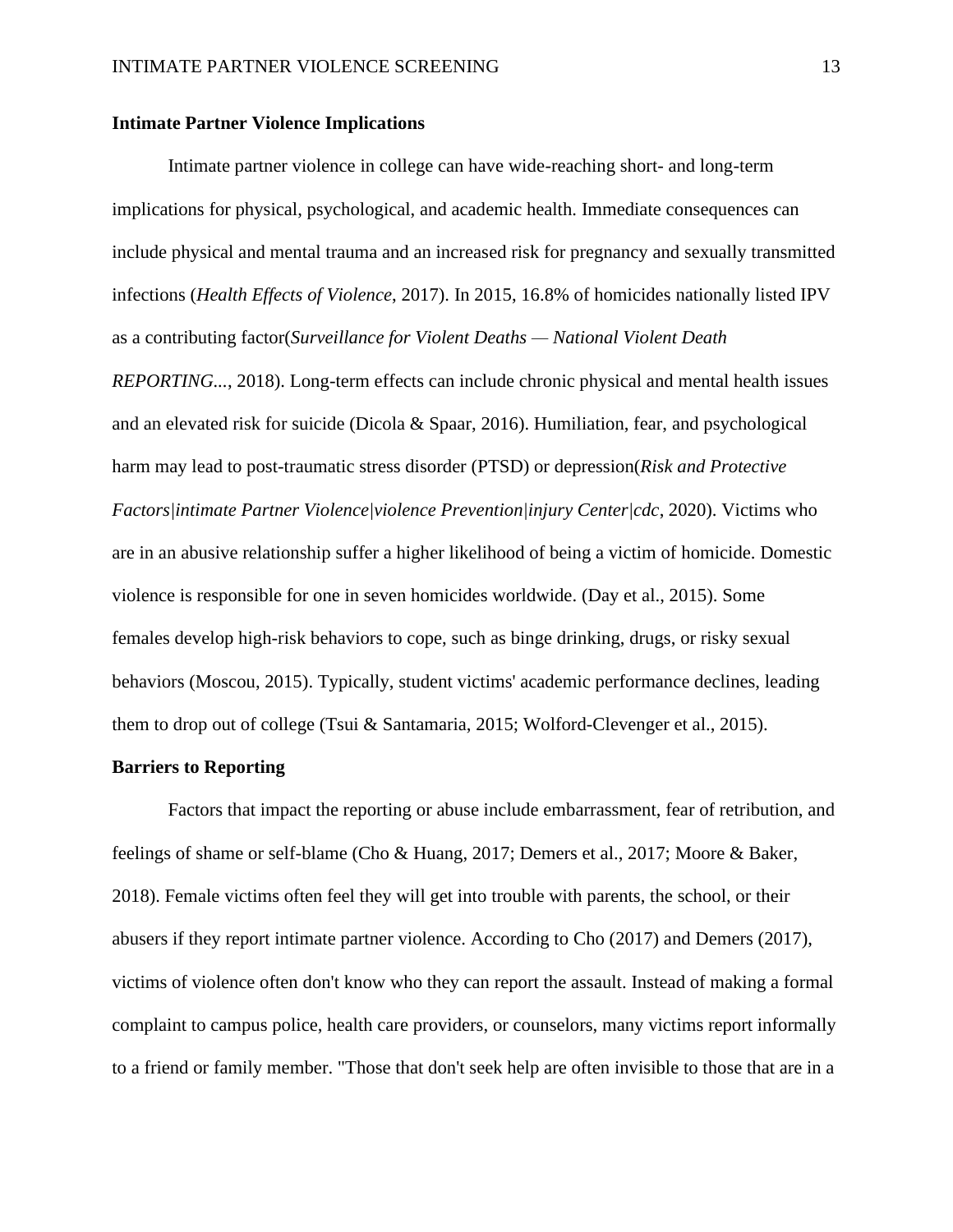position to help" (Cho & Huang, 2017, p. 3). Victims of abuse often do not disclose unless the violent act is so egregious that it takes them to the hospital (Cho & Huang, 2017; Sutherland  $\&$ Hutchinson, 2018; Svavarsdottir & Orlygsdottir, 2015).

#### <span id="page-14-0"></span>**Provider Training**

Healthcare providers receive varying degrees of training on Intimate Partner Violence in their educational programs. An increase in intimate partner violence screening occurred when providers received communication and skills training before implementing screening tools. (Day et al., 2015; Zachor et al., 2018). Zachor et al. 2018 compared provider communications skills training (CS) using simulation versus a standard knowledge-based (ST) education session with a control group. The findings suggest little difference between training modalities, CS (9.8%) vs. ST (12.3%), *P*=0.74. However, there was an increase in IPV discussion after both training types. Didactic training sessions had slightly higher satisfaction with HCP than simulation-based training. Findings suggest the vital importance of provider training on sensitive topics, in addition to the implementation of an evidence-based screening tool.

#### **Theoretical Model**

#### <span id="page-14-2"></span><span id="page-14-1"></span>**Conceptual Framework**

This quality improvement project used RE-AIM as a framework for the process change (Glasgow et al., 2019). RE-AIM is a model designed to improve the adoption and implementation of effective evidence-based interventions. The five tenets of RE-AIM are Reach, Effectiveness, Adoption, Implementation, and Maintenance. Reach relates to the target population. Who would be affected by the implementation of a new process? In this project, the target population consists of health care providers utilizing a new evidence-based practice guideline to screen for intimate partner violence. Effectiveness refers to the impact or the change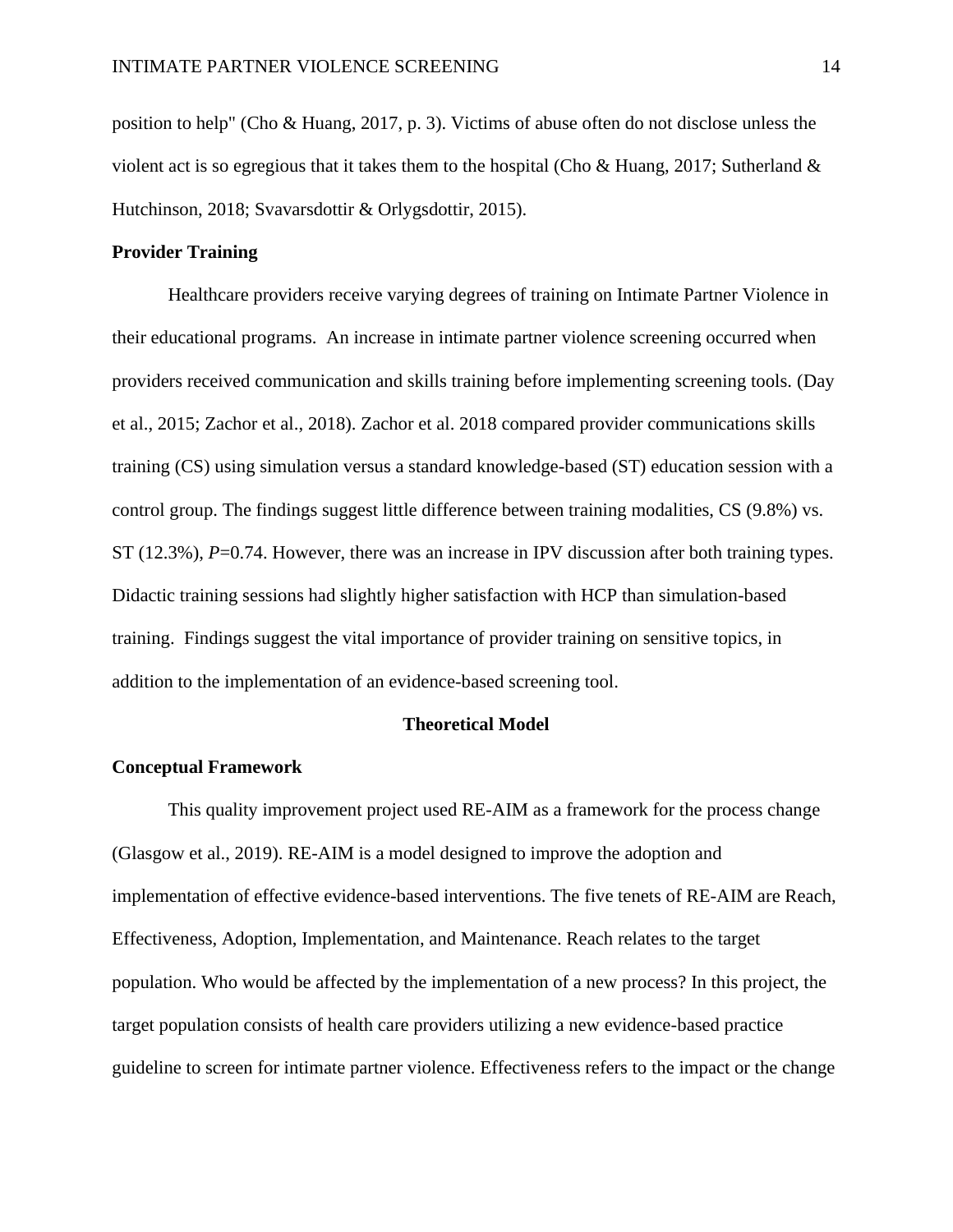that occurs. The modification or impact that arises can be either positive or negative effects of the intervention on healthcare providers, the staff responsible for patient charts, and then screened and referred students. Adoption encompasses the number or proportion of agents willing to adopt the intervention among health care providers and staff. Implementation includes the setting of the process change and the interventions needed to make the change process happen. Implementation included education for the team regarding why change is occurring and the need for the HARK screening tools to be included in all-female patient charts. The final step in the model is maintenance. Is the process change sustainable, and will it be a long-term protocol for the institution (Glasgow et al., 2019). Appendix B.

## **Project Design**

#### <span id="page-15-1"></span><span id="page-15-0"></span>**Setting**

This quality improvement project was conducted in the Student Health Services (SHS) department of a public university in Georgia. Student Health Services are available to all students that seek care and have paid a student health fee. The total student population of all four campuses in the University system is approximately 19,000. The campus where the project took place has a student body population of about 7,300.

Student Health Services sees students for no-cost or low-cost acute care health needs, well-woman examinations, and sports physicals. The SHS staff includes a physician's assistant who is the director, two full-time nurse practitioners, one part-time nurse practitioner who concentrates on women's health, and a collaborating physician who works one day a week. Support staff includes two front desk staff and three LPN's. Each healthcare provider (HCP) sees between 16-30 students a day. The average number of female patients seen in a month was 300 prior to Covid 19 guideline restrictions. At the beginning of the quality improvement project,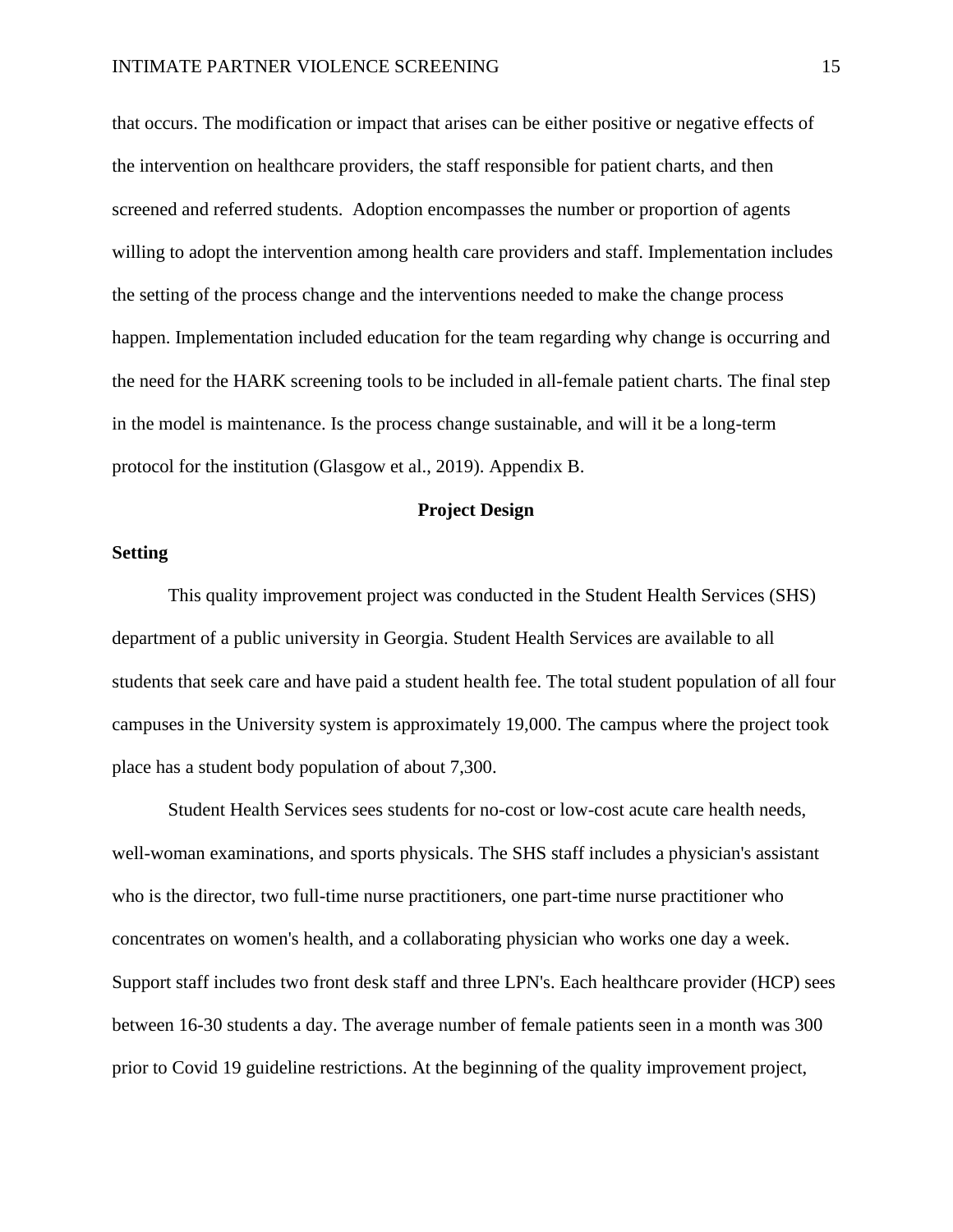patients were seen on a walk-in basis except for physicals or well-woman appointments. During the project's implantation phase, SHS made changes to accommodate patients safely during the Covid 19 pandemic. All patients required an appointment leading to a reduction in overall patients seen monthly. The average number of female patients examined dropped to an average of 190 monthly.

#### <span id="page-16-0"></span>**Resources**

The resources needed for this project included access to the charts belonging to females seen in SHS, the HARK IPV screening tool, the PREMIS survey, and contact information for healthcare providers that work at SHS.

## <span id="page-16-1"></span>**Recruitment and Sampling Plan**

Recruiting occurred from a convenience sample of all currently employed healthcare providers at SHS  $(N=7)$ . All healthcare providers employed at SHS at the time of the project were asked to participate in the study. This was the only inclusion criteria. All healthcare providers at SHS were informed of the practice change and provided details of the project before being asked to participate in the PREMIS survey. Three HCP consented to participate in the survey portion of the project. The PREMIS survey was conducted after informed consent was received and before an educational presentation on IPV. The educational presentation was offered to all HCP regardless of their participation in the PREMIS survey.

The principal investigator conducted a retrospective chart review at two points in time. The first was on all female patients seen from February 1, 2020, to February 28, 2020, N= 303. The second was from January 11, 2021, to February 5, 2021, N=185.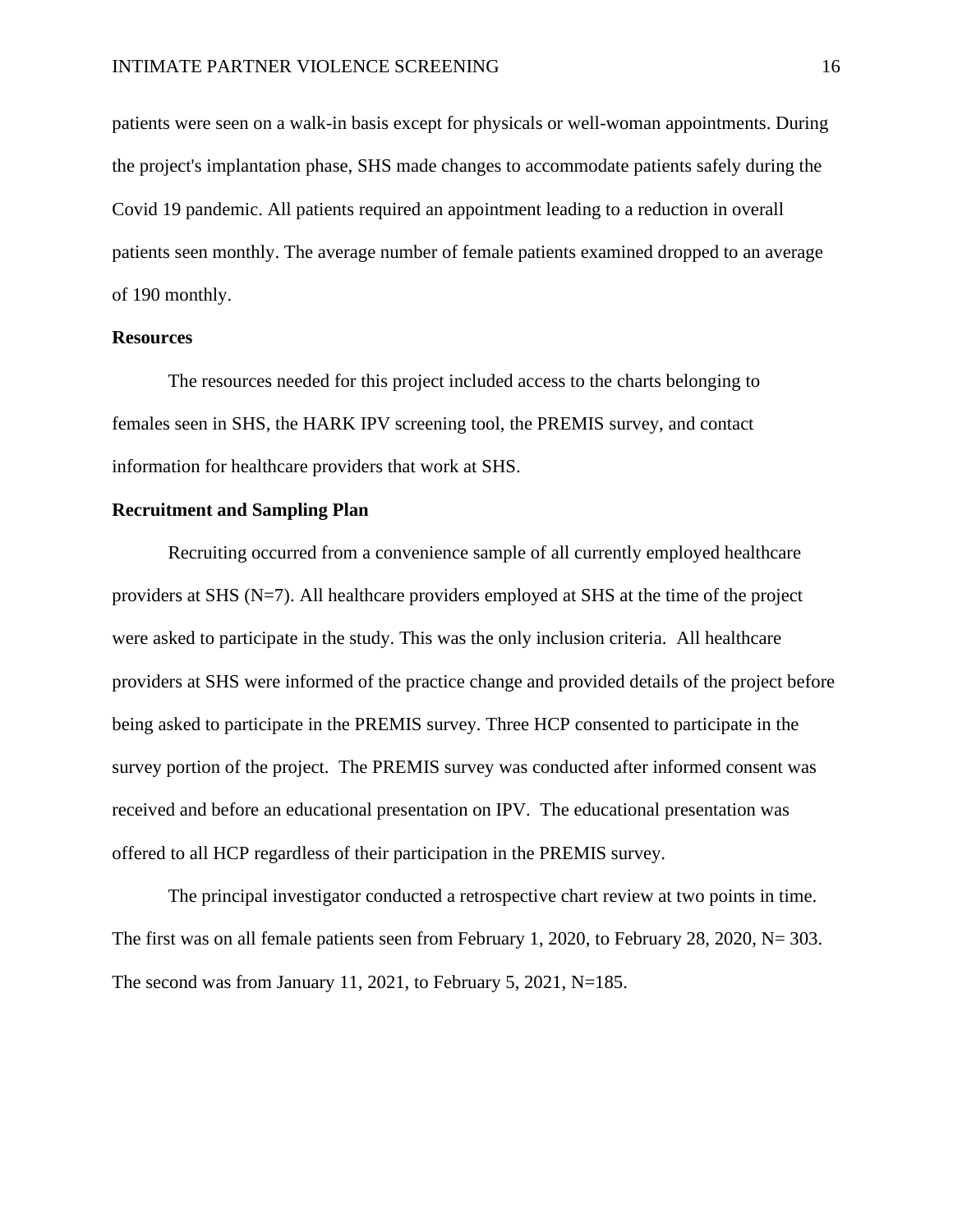#### <span id="page-17-2"></span><span id="page-17-0"></span>**Sources of Data**

The two data sources that information was obtained from were the Physician Readiness to Manage Intimate Partner Violence Survey (PREMIS) and a retrospective female patient chart review. The chart review and PREMIS data were abstracted by hand. The principal investigator conducted chart reviews for the project before and after implementing the HARK IPV screening tool. PREMIS data were gathered pre and post-educational sessions.

#### <span id="page-17-1"></span>*Measurement Tools*

**Humiliation, Afraid, Rape, Kick (HARK).** The evidence-based intimate partner violence screening tool utilized in this project is the Humiliate, Afraid, Rape, Kick (HARK) questionnaire (Sohal et al., 2007). The tool was developed for use in primary care settings from the Abuse Assessment Screen (Wiist & McFarlane, 1999). The HARK questionnaire was compared to a 30-item Composite Abuse Scale (CAS) questionnaire to determine validity. It is a 4-item questionnaire with answer choices being either yes or no. The HARK tool is scored on a 0-4 point scale. Any score  $\geq 1$  is a positive screening. The short questionnaire makes it possible to complete the assessment in a few minutes and quickly determine whether a patient screens positive or negative for intimate partner violence. It is a reliable and valid tool based on multiple studies (Arkins et al., 2016; Clark et al., 2019; Crane et al., 2017) and encompasses the three tenets of intimate partner violence, physical violence, sexual violence, and psychological abuse. Multiple studies have effectively used the HARK tool with minor adaptions (Iverson et al., 2017; Kimerling et al., 2016; Swailes et al., 2016). The tool's adaptations included not only a partner or ex-partner but also someone you are currently dating or did date. The Swailes et al. 2016 study also asked the patient about lifetime abuse, not just abuse in the past year. All of the previously mentioned studies maintained strong internal consistency. The HARK tool has strong internal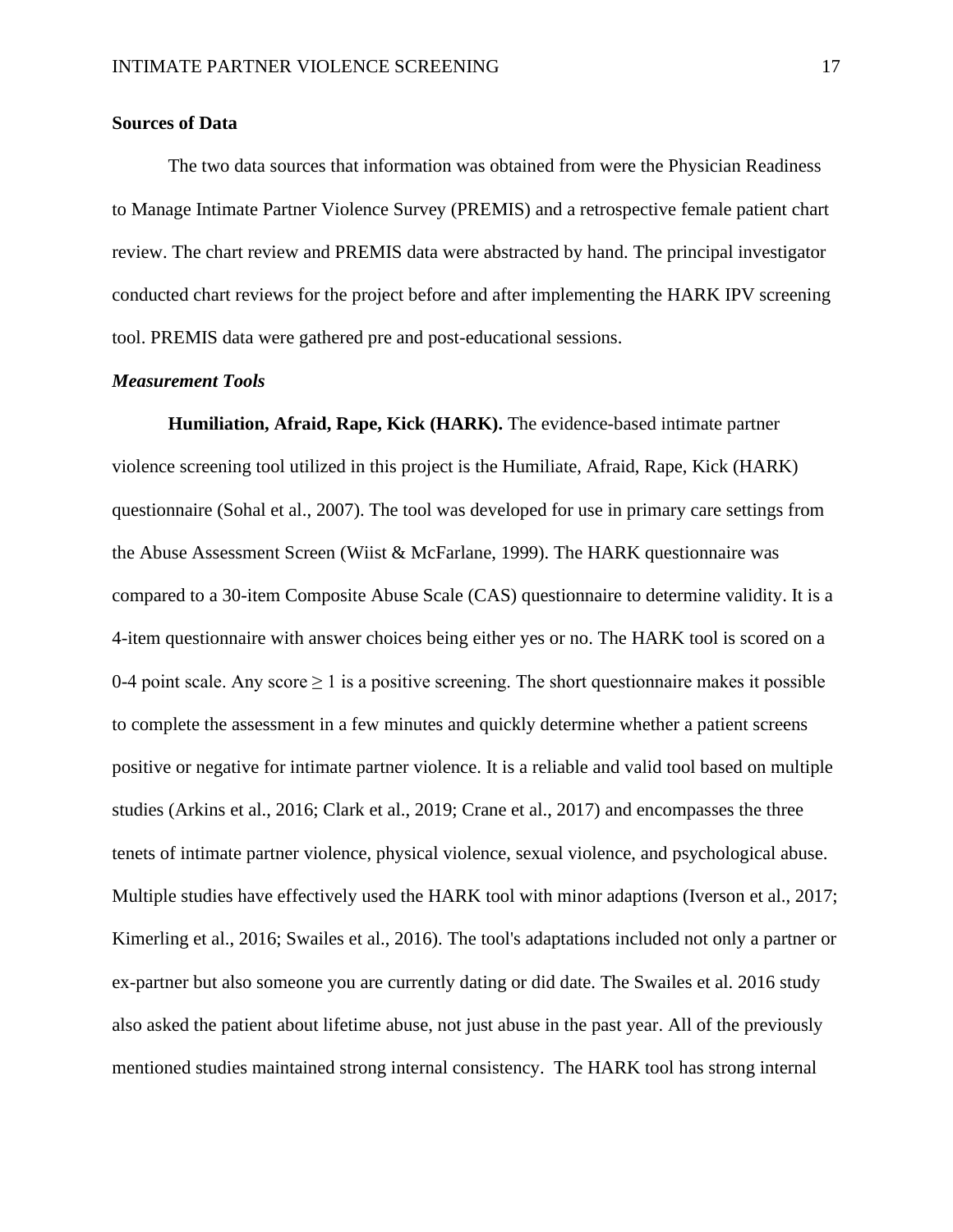<span id="page-18-0"></span>consistency (Cronbach's alpha = 0.90) and a specificity of 95% and a sensitivity of 81%. The

HARK tool was compared to The Composite Abuse Scale (CAS), a 30-item reliable and valid

tool. The CAS internal reliability is .90 (Sohal et al., 2007). Table 1

## **Table 1**

*HARK questions*

Humiliation, Afraid, Rape, Kick (HARK) Tool

H Humiliation: Within the last year, have you been humiliated or emotionally abused in other ways by your partner or ex-partner?

A Afraid: Within the last year, have you been afraid of your partner or ex-partner?

R Rape: Within the last year, have you been raped or forced to have any kind of sexual activity by your partner or ex-partner?

K Kick: Within the last year, have you been kicked, hit, slapped, or otherwise physically hurt

by your partner or ex-partner?

*Note.* One point is given for every yes answer.

#### **Physician Readiness to Manage Intimate Partner Violence Survey (PREMIS).** The

PREMIS tool was developed to measure how well HCP's were prepared to manage IPV (Short et al., 2006). It is a 67-item questionnaire consisting of four categories. The categories include Background, Knowledge, Opinions, and Practice issues. The Background section solicits information pertaining to the type, amount, and perceived effectiveness of prior IPV training. Within this section, two questions contain items related to perceived knowledge and perceived preparation. The Background subscale includes Perceived Preparation and Perceived Knowledge. Perceived knowledge consists of 12 items that ask respondents to rate how prepared they feel about working with IPV victims from 1 (not prepared) to 7 (well-prepared).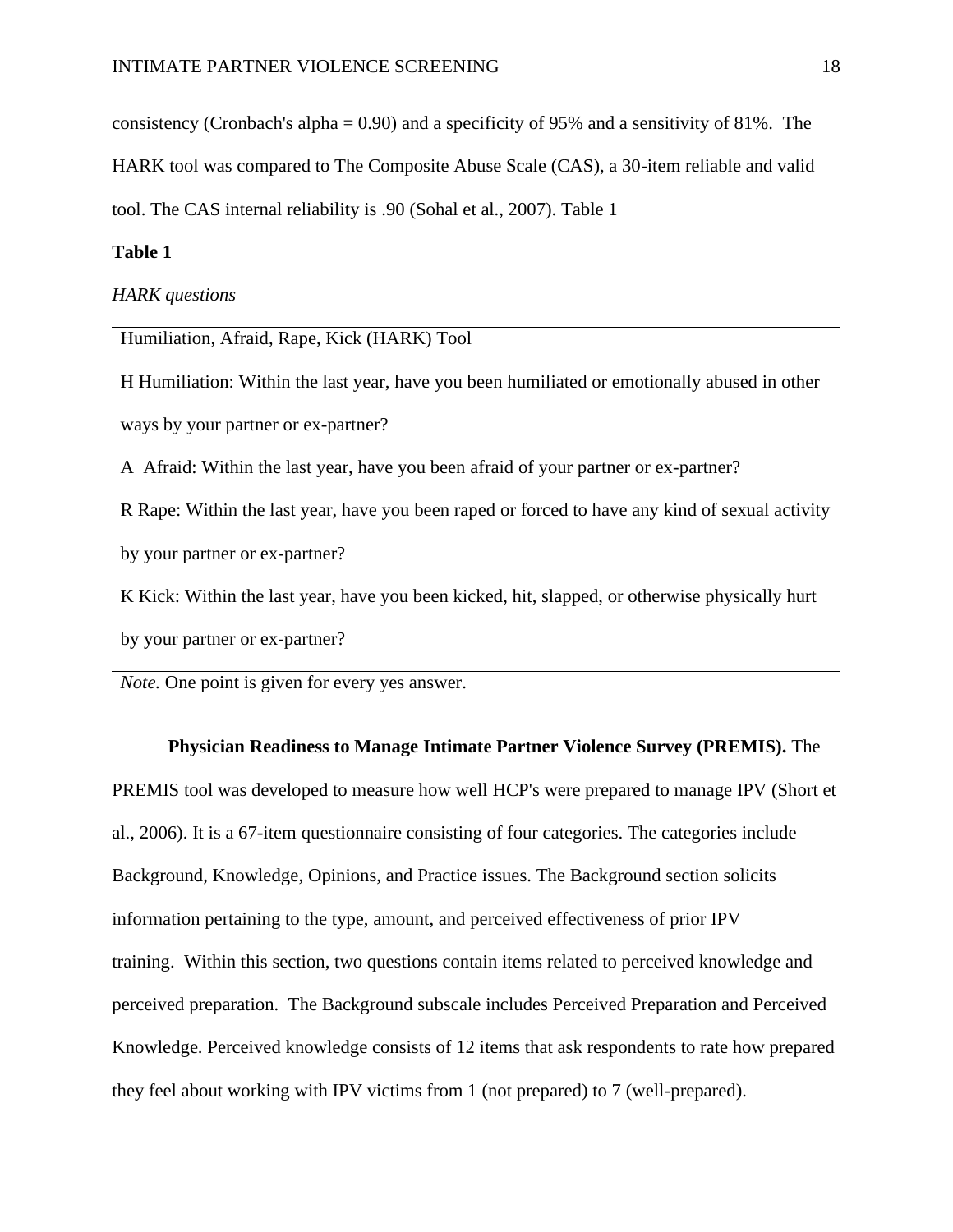The internal consistency of this scale was 0.959. The Perceived Knowledge section asks respondents to rate how much they felt they knew about IPV on a scale from 1 (nothing) to 7 (very much). This scale demonstrated an internal consistency of 0.963. The Knowledge subscale contains seven multiple-choice questions and 11 true and false questions. Content validity was demonstrated based on a review of several content experts. This demonstrated an internal consistency of 0.959. The opinion section contained six subscales with a Cronbach alpha of 0.69-0.85. The last area, practice issues, has 13 survey items asking specific qualities of the HCP's practice. Questions ask if there are in-house IPV protocols, IPV educational material easily accessible to patients, a camera available to document injuries, are there adequate referral resources available, and in what situation do physicians screen for IPV? The practice issues scale was based on the sum of appropriate responses. It showed a significant correlation between scores on practice issues, all background scales, actual knowledge, and opinion scales. This instrument was effectively used to measure background and actual knowledge in a study measuring IPV training effectiveness for Greek general practitioners and residents in general practice (Papadakaki et al., 2013). One subscale of the PREMIS survey, Knowledge, was used in this project to evaluate a change in knowledge pre and post educational session.

#### <span id="page-19-0"></span>**Procedures**

Implementing an evidence-based IPV screening tool and screening all female patients is the principal practice change. All female patients coming into SHS seeking care were screened using the HARK IPV screening tool. Male students were excluded from this quality improvement project since there are no national guidelines that recommend intimate partner violence screening for that population. However, the HARK tool has been used in research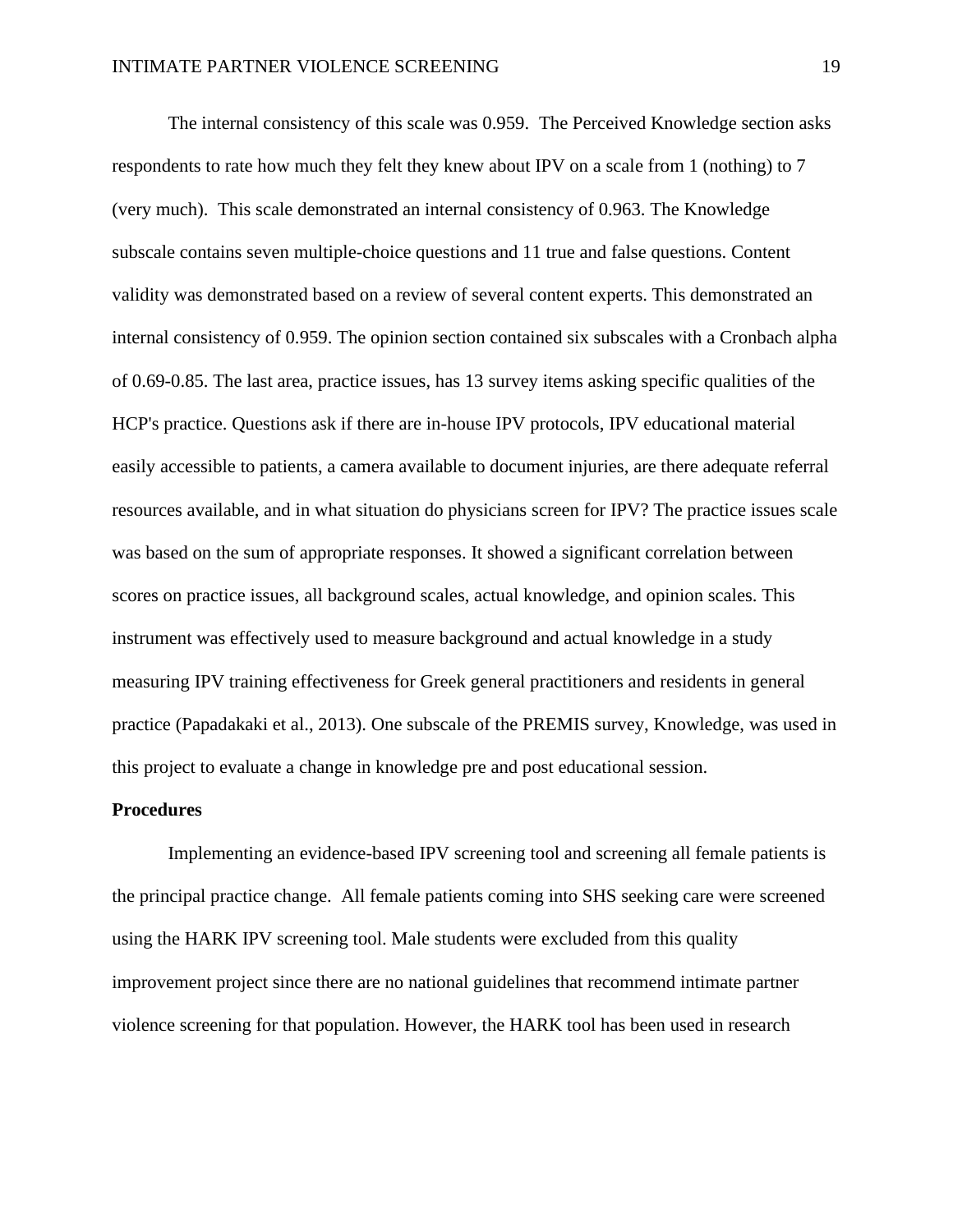studies that included males in the population and yielded valid and reliable statistics. This tool could be used for all patient evaluations in the future should guidelines change.

All SHS healthcare providers were offered an educational presentation on IPV on college campuses. The academic training session was held multiple times to ensure attendance. The presentation was conducted by videoconference due to Covid 19 social distance guideline restrictions. The content was based on the CDC's guidelines (CDC, 2017), the National Coalition Against Domestic Violence (*Ncadv | National Coalition Against Domestic Violence*, n.d.), Futures without Violence (*Futures Without Violence*, 2020), and the National Health Resource Center on Domestic Violence (*National Resource Center on Domestic Violence | National Resource Center on Domestic Violence*, n.d.). The presentation objectives were;

- Describe Intimate Partner Violence (IPV) statistics on college campuses,
- Define intimate partner violence,
- Identify academic and health risks of IPV,
- Discuss barriers to reporting and screening,
- Manage interview techniques,
- Describe HARK IPV tool,
- Assess available resources to support victims of intimate partner violence.

The process change also included adding the HARK screening tool to the top of all female patient charts. This task was done by the licensed practical nurses who complete the patient's triage information or front office staff as a reminder for health care providers to screen all female patients.

The next step in the process requires the healthcare providers to assess patients for intimate partner violence and refer them to further resources if they screen positive. Referral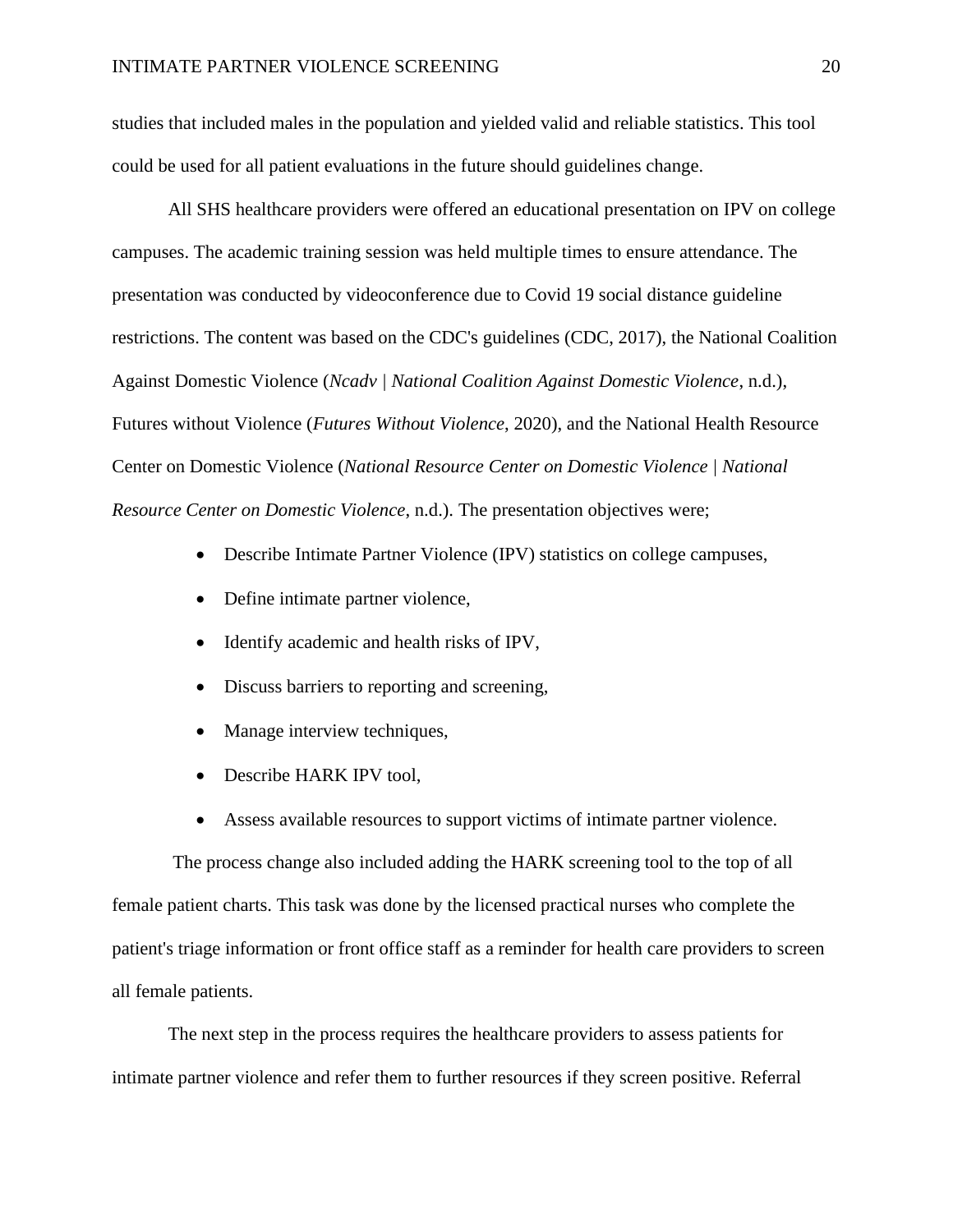resources were available to HCP for students that screened positive for IPV. A written list of referral resources was included in the educational session.

#### <span id="page-21-0"></span>**IRB Approval**

Approval was granted from the IRB of both the PI's college campus and the university where the quality improvement project took place. There were minimal risks to human subjects involved with the quality improvement project. Informed consent was obtained from healthcare provider participants prior to the pre-educational PREMIS survey sent to all SHS healthcare providers. Only those consenting to participate completed the PREMIS survey. Retrospective chart audits were conducted to gather data on who was screened for intimate partner violence. All patient information was de-identified. Participating healthcare providers did not encounter any additional stress or physical, psychological, social, or legal risks beyond patient care's normal risks. Students that screened positive for IPV had readily available referrals for counseling.

#### <span id="page-21-1"></span>**Data Security**

Data was stored in a locked drawer in the Principal Investigator's work office. The paper chart audit was conducted on-site without gathering identifying information. The primary investigator will be the only person who has access to the data as a whole. The PI's DNP committee members had need-to-know access for statistical analysis. The data was collected and stored on a laptop computer with a 10-digit password, using a password-protected Excel spreadsheet. The data will be saved for five years and then destroyed.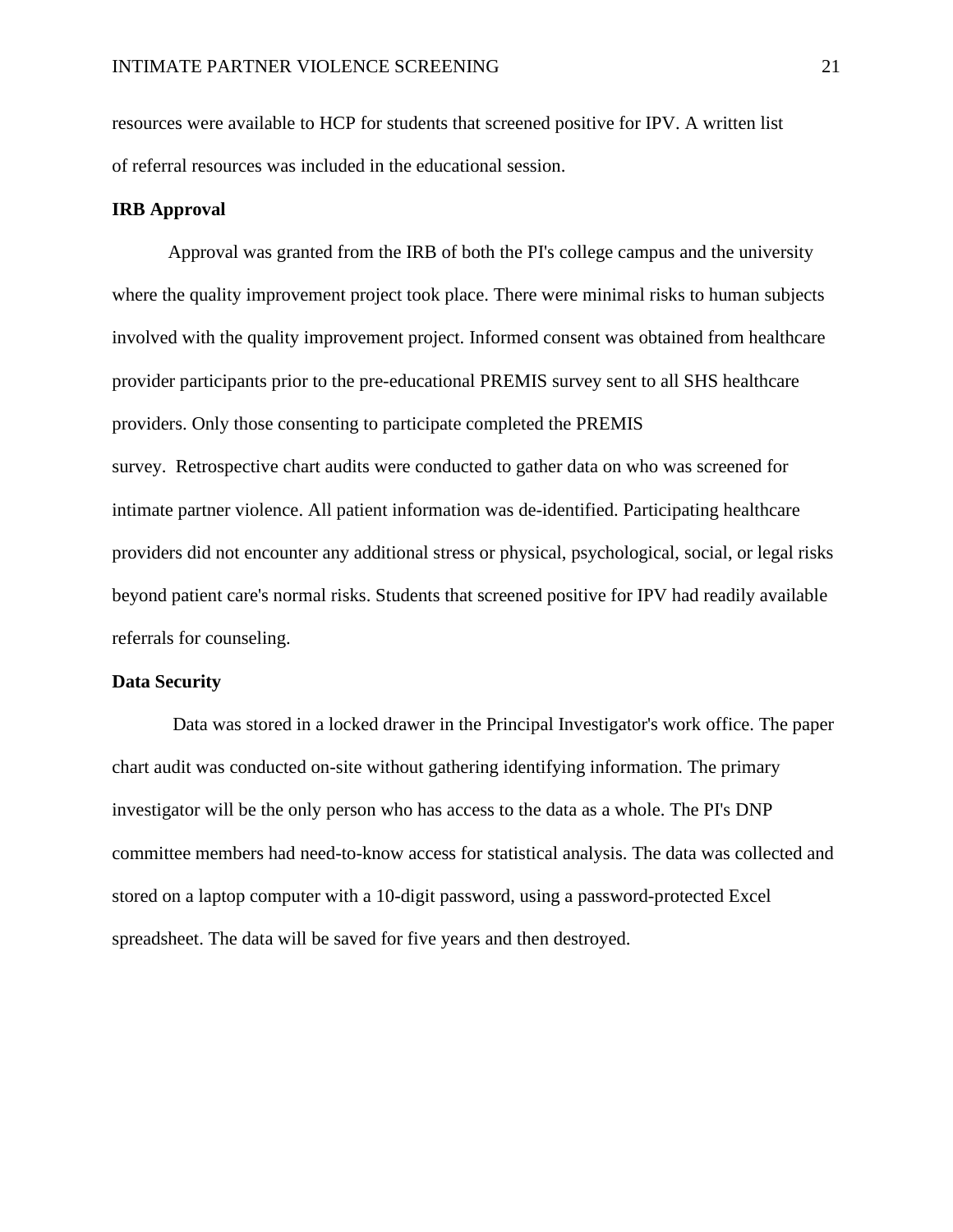## <span id="page-22-0"></span>**Timeline**

- I. A retrospective patient chart review was conducted from February 1 to February 28, 2020, on female patients seen at Student Health Services main campus over four weeks of February 2020. The following data was extracted by hand from the chart.
	- a. Was the patient screened for intimate partner violence? Yes or No
	- b. If the patient screened positive for IPV, was the patient referred to support services? Yes or No
	- c. Patient age
- II. The PREMIS (See Instruments) survey was completed by consenting Health Care Providers (HCP) during the weeks of September 4, 2020-September 18, 2020.
- III. An Intimate Partner Violence educational session for Health Care Providers took place in multiple sessions between October 5, 2020-October 18, 2020, for HCP convenience. It consisted of a 30-minute presentation on IPV statistics, barriers to screening and patient reporting, and interview and communication techniques. The educational session was offered to all HCP regardless of their participation in the PREMIS Survey.
- IV. During the same timeframe, October 5, 2020-October 18, 2020, that the HCP had their educational session, Student Health Service staff were instructed on inserting the HARK Intimate Partner Screening tool (See Measures) into paper charts
- V. Implementation of the Hark tool started on October 26, 2020. A retrospective female patient chart review was conducted post-implementation from February 8, 2021, through February 15, 2021, on an all-female patient seen over four weeks from January 11 through February 8, 2021.
	- a. Was the patient screened for IPV?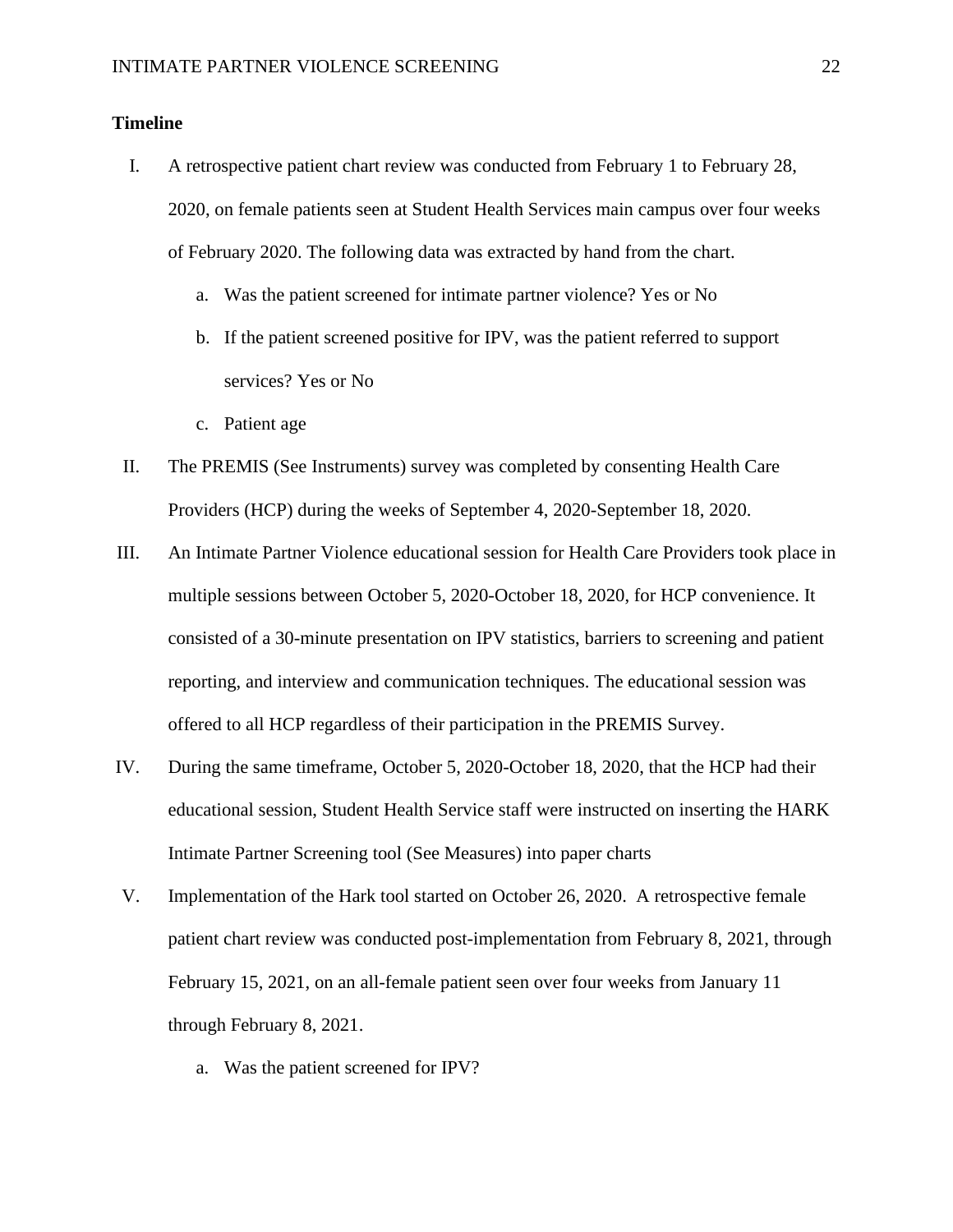- b. If the patient screened positive for intimate partner violence, was the patient referred to a support service?
- c. Patient age
- VI. The post-implementation PREMIS survey was completed by participating Health Care Providers from December 2, 2020, through December 8, 2020.

## <span id="page-23-0"></span>**Data Analysis**

Descriptive statistics were used to analyze inmate partner violence screening rates and referrals from retrospective chart reviews. Charts were reviewed to evaluate whether HCP's screened female patients for IPV, yes or no. If a patient screened positive for IPV were patients referred to support services, yes or no. Frequencies and percentages were calculated for these data points. The demographic data abstracted from the retrospective chart review of female patients was patient age. Frequencies, means, and percentages were run on the patient's age.

 The only quantitative data collected that required cleaning was the knowledge subscale of the PREMIS tool. Data cleansing was performed on all variables in the PREMIS survey. The low number of participants for the PREMIS survey prevented mean substitution from being used for missing data. Therefore, missing items were not replaced. The Knowledge subscale was utilized in statistical analysis to this study's research questions. Analysis of the Cronbach's Alpha for the Knowledge subscale was attempted to determine the internal consistency of the subscale; however, it could not be calculated due to the small number of valid scores. Analysis of normality of the subscale's distribution was also attempted with the Kolmogorov-Smirnov test of normality but was indeterminate because of only two valid scores. All quantitative data for this project was analyzed using SPSS 27 statistical analysis software.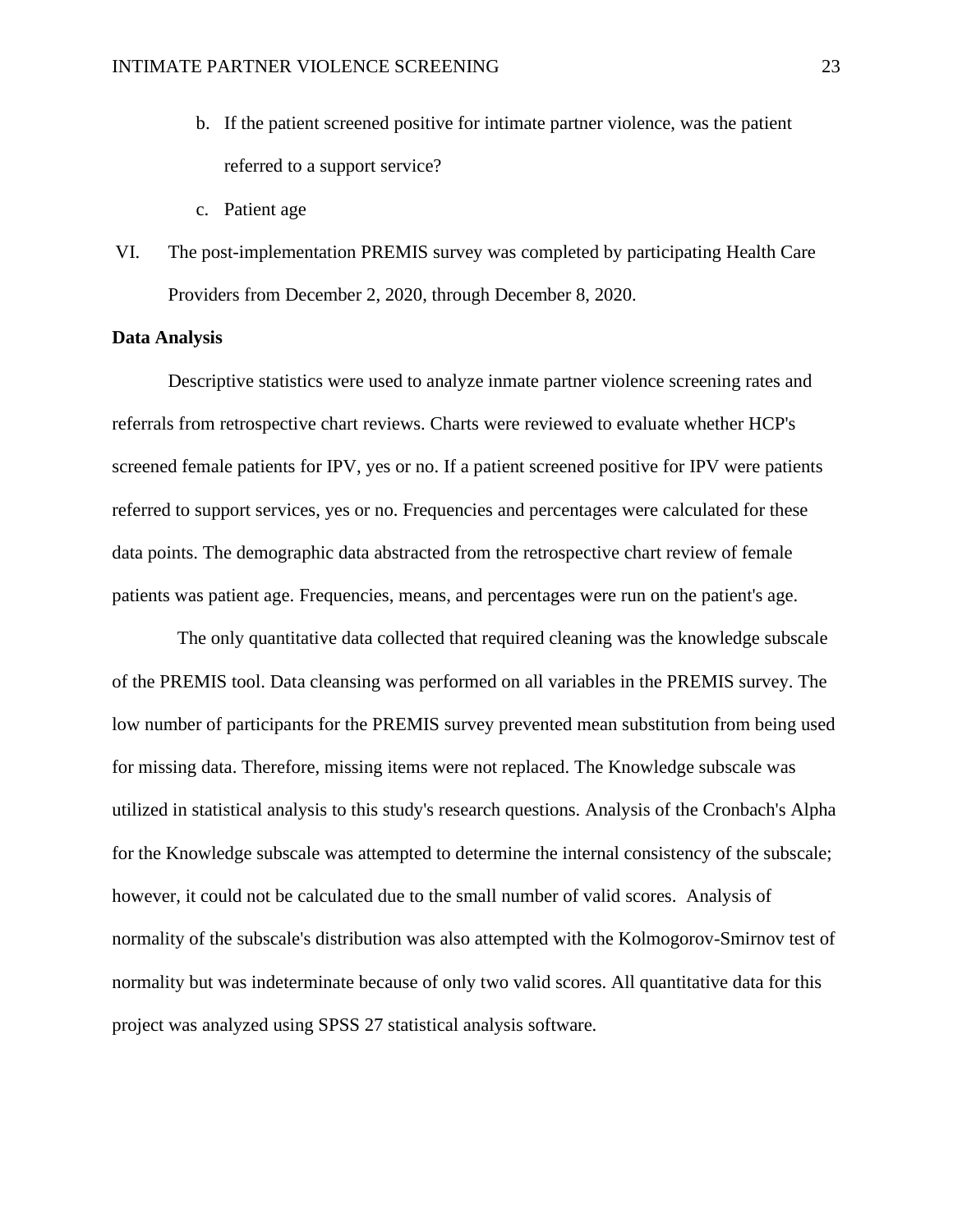#### <span id="page-24-0"></span>**Budget**

 There were limited resources need to complete this project. The principal investigator provided paper copies of the HARK IPV screening tool for roughly seventy-six dollars. The PI printed the PREMIS survey for minimal cost. The PI developed the educational PowerPoint presentation and presented it via Zoom due to COVID-19 restrictions on campus. Upon completing the Pre and Post PREMIS survey, the PI gave a ten-dollar Starbucks gift card to all HCP and staff at SHS. The total cost was ninety dollars.

#### **Results**

<span id="page-24-1"></span>This translational quality improvement project aims to increase Intimate Partner Violence (IPV) Screening at Student Health Services at a North Georgia University. There were three aims of this project. The first was to implement an evidence-based Intimate Partner Violence Screening tool; the second was to increase rates of screening for Intimate Partner Violence and refer patients that screened positive to support services, and the third was to increase knowledge of college student Intimate Partner Violence among healthcare providers (HCP) at Student Health Services.

#### **Sample Characteristics**

Sample characteristics of the retrospective chart review are listed in table 1. There were (N=303) charts reviewed prior to implementation of the HARK tool. Post-implementation chart review consisted of (N=185) charts. The difference of female patients seen over four weeks postimplementation of the HARK tool may be due to Covid 19 guideline practice changes. The first retrospective study was done when all walk-in patients were seen. Mandated patient appointments were in place during the second retrospective chart review.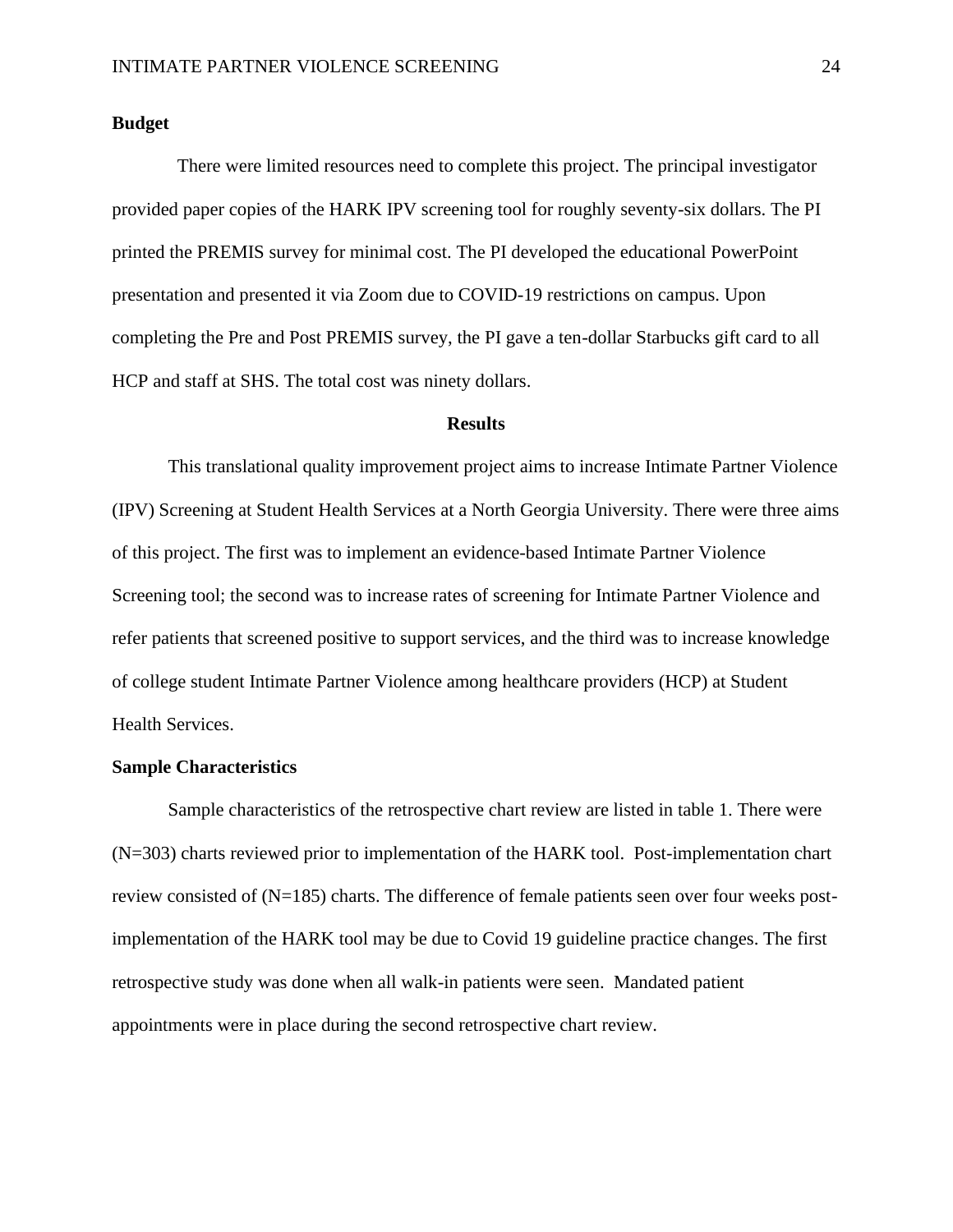## **Table 1**

*Demographics of Patient Chart Review*

|                     | X(SD)       | Range | (%)<br>n ( |
|---------------------|-------------|-------|------------|
| Pre-Implementation  |             |       |            |
| Patient Age         | 20.25(2.56) | 18-41 | 303 (100)  |
| Post-Implementation |             |       |            |
| Patient Age         | 20.59(3.93) | 18-52 | 185 (100)  |

The convenience sample  $(N=3)$  consisted of healthcare providers consenting to

participate in the PREMIS survey. There were  $(N=7)$  healthcare providers at the facility that screened patients for IPV. Demographics of the HCP are outlined in table 2. All HCP's were nurse practitioners (NP's) with a range of practicing from 15-26 years. Two NP's cared for over 40 patients a week, with one NP seeing less than 20 patients a week. All NP's were female.

## **Table 2**

| Characteristics     | x(SD)     | Range     | $n$ (%)        |
|---------------------|-----------|-----------|----------------|
| Age                 | 53(3.606) | 50-57     |                |
| Years of Experience | 22(6.083) | $15 - 26$ |                |
| Pts Seen per Week   |           |           |                |
| Less than 20        |           |           | 1(33.3)        |
| 20-39               |           |           | $\overline{0}$ |
| $40 - 59$           |           |           | 1(33.3)        |
| 60-79               |           |           | 1(33.3)        |
| Gender              |           |           |                |
| Female              |           |           | 3(100)         |
| Male                |           |           |                |
| Degree              |           |           |                |
| <b>FNP</b>          |           |           | 1(33.3)        |
| <b>DNP</b>          |           |           | 1(33.3)        |
| <b>MSN</b>          |           |           | 1(33.3)        |

*Sample Characteristics of HCP*

## <span id="page-25-0"></span>**Clinical Question One: Rates of Screening for IPV**

Does using an evidence-based Intimate Partner Screening Tool increase rates of screening for Intimate Partner Violence?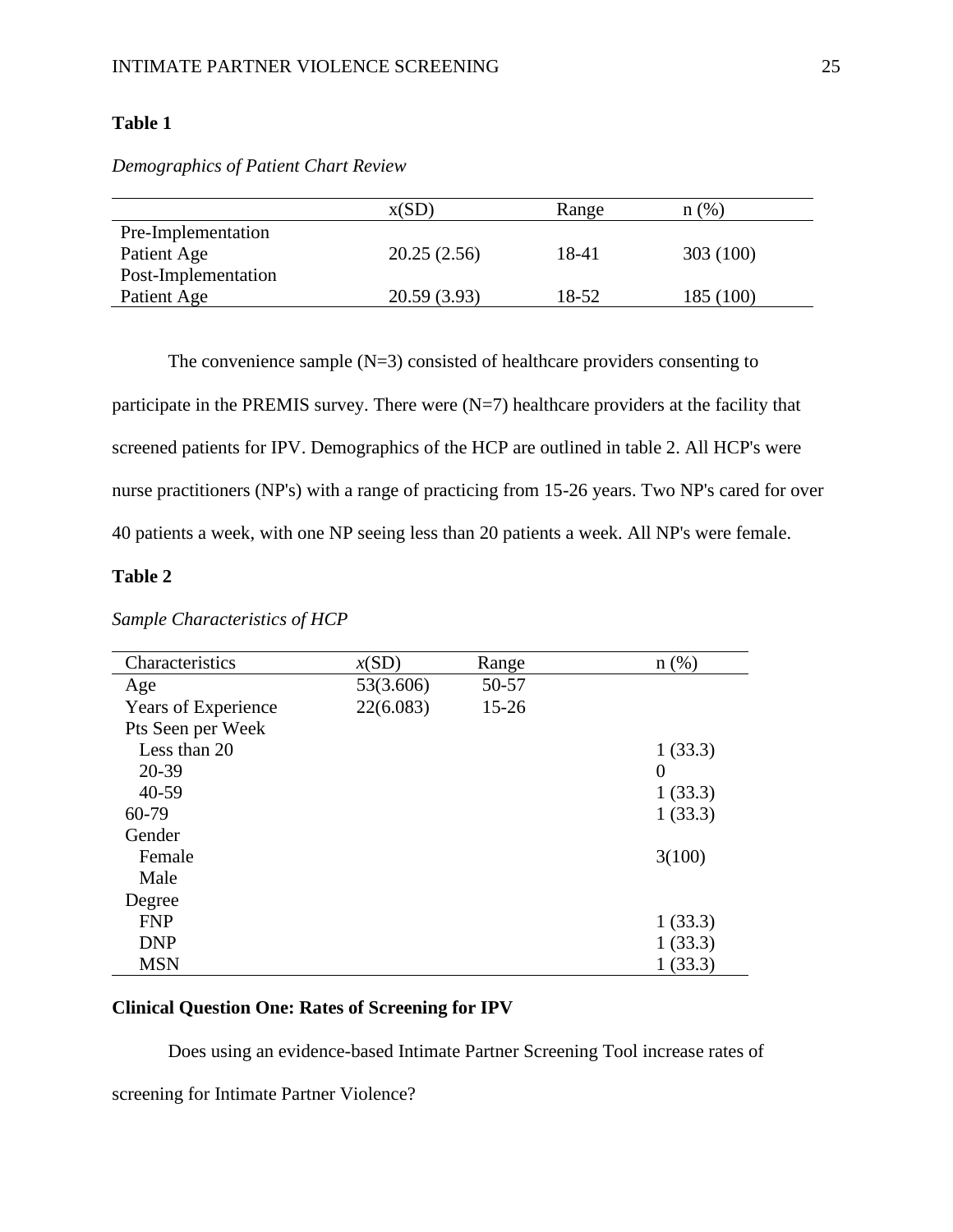This clinical question was answered through chart reviews and was supported. Chart

reviews indicated an increase in IPV screening following the implementation of the HARK

evidence-based IPV screening tool. The pre-implementation charts reviewed (N=303) revealed

an IPV screening rate of 2.6% screened versus the post-implementation charts ( $N=185$ ) IPV

screening rate of 95.7%. Table 3 outlines the data obtained from each chart review.

## **Table 3**

|                                         | <b>Patient Chart</b> | $(\%)$ |
|-----------------------------------------|----------------------|--------|
|                                         | Review               |        |
| Pre-implementation of the HARK tool:    |                      |        |
| Charts reviewed                         | $n=303$              | 100    |
| Patients screened for IPV               | $n=8$                | 2.60   |
| Students that screened positive for IPV | $n=1$                | 0.30   |
| Students that screened positive for IPV | $n=1$                | 100    |
| and were referred to support services   |                      |        |
| Post-Implementation of the HARK tool:   |                      |        |
| Charts reviewed                         | $n=185$              | 100    |
| Patients screened for IPV.              | $n=177$              | 95.7   |
| Students that screened positive for IPV | $n=4$                | 2.20   |
| Students that screened positive for IPV | $n=4$                | 100    |
| and were referred to support services   |                      |        |

#### *Retrospective Chart Reviews*

## <span id="page-26-0"></span>**Clinical Question Two: Referral to support services with a positive IPV screen**

Will patients that screen positive for Intimate Partner Violence be referred to support

services?

This clinical question was answered through chart reviews and was supported. Pre-

implementation chart reviews (N=303) indicated that 100% of patients that screened positive for

IPV were referred to support services. Specifically, one patient screened positive for IPV and

was referred to support services (100%) during the pre-implementation phase. Post-

implementation chart review (N=185) indicated that 2.2% of patients screened positive for IPV,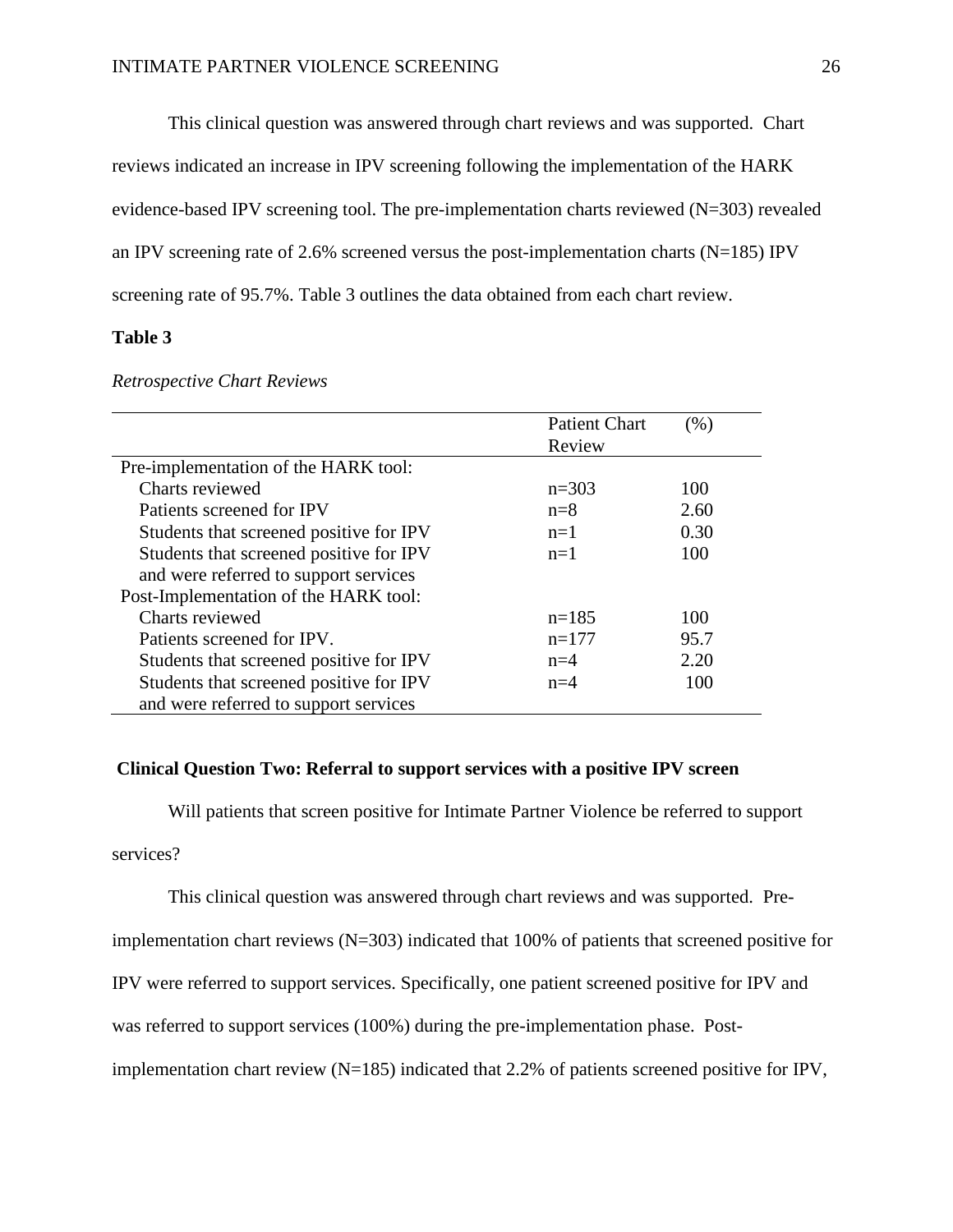and 100% of the patients that screened positive were referred to support services. Specifically,

four patients screened positive for IPV and were referred to support services.

## <span id="page-27-0"></span>**Clinical Question Three: HCP Knowledge**

Does Health Care Provider Intimate Partner Violence knowledge increase after an

educational session on Intimate Partner Violence?

A Wilcoxon signed-rank test was conducted to determine whether there was an increase

in HCP's IPV knowledge after an educational intervention. There was not a statistically

significant increase in knowledge (MDN=22.00) pre-educational session to post educational

session. Table 4 represents questions asked for the subscale Knowledge of the PREMIS survey.

## **Table 4**

#### *Knowledge Questions*

| Questions                                                                            | ${\bf N}$      | Correctly<br>Answered | Incorrectly<br>Answered | Mean<br>Pre/Post |
|--------------------------------------------------------------------------------------|----------------|-----------------------|-------------------------|------------------|
|                                                                                      |                | Pre/Post              | Pre/Post                |                  |
| What is the strongest single risk factor for becoming a                              | 3              | 1/3                   | 2/0                     | .33/1            |
| victim of IPV                                                                        |                |                       |                         |                  |
| Knowledge of batterers                                                               | 3              | 3/3                   | 0/0                     | 1/1              |
| Warning signs of abuse                                                               |                |                       |                         |                  |
| Partner anxiety                                                                      | $\mathfrak{Z}$ | 1/3                   | 2/0                     | .33/1            |
| Substance abuse                                                                      | 3              | 2/2                   | 1/1                     | .67/ .67         |
| Reason IPV victims may not be able to leave                                          |                |                       |                         |                  |
| Fear of retribution                                                                  | 3              | 3/3                   | 0/0                     | 1/1              |
| Financial dependence on the perpetrator                                              | 3              | 3/3                   | 0/0                     | 1/1              |
| Religious beliefs                                                                    | 3              | 3/3                   | 0/0                     | 1/1              |
| Children needs                                                                       | 3              | 3/3                   | 0/0                     | 1/1              |
| Love for one's partner                                                               | 3              | 3/3                   | 0/0                     | 1/1              |
| Isolation                                                                            | 3              | 3/3                   | 0/0                     | 1/1              |
| Most appropriate ways to ask about IPV                                               |                |                       |                         |                  |
| Are you a victim of IPV                                                              | 3              | 3/3                   | 0/0                     | 1/1              |
| Has your partner ever hurt or threatened you                                         | 3              | 3/3                   | 0/0                     | 1/1              |
| Have you ever been afraid of your partner                                            | 3              | 0/3                   | 3/0                     | 0/1              |
| Has your partner ever hit you?                                                       | 3              | 2/2                   | 1/1                     | .67/0.67         |
| Knowledge about IPV                                                                  | 3              | 2/2                   | 1/1                     | .67/0.67         |
| There are common non-injury presentations of abused                                  | 3              | 2/3                   | 1/0                     | .67/1            |
| patients<br>There are behavioral patterns in couples that may indicate<br><b>IPV</b> | 3              | 3/3                   | 0/0                     | 1/1              |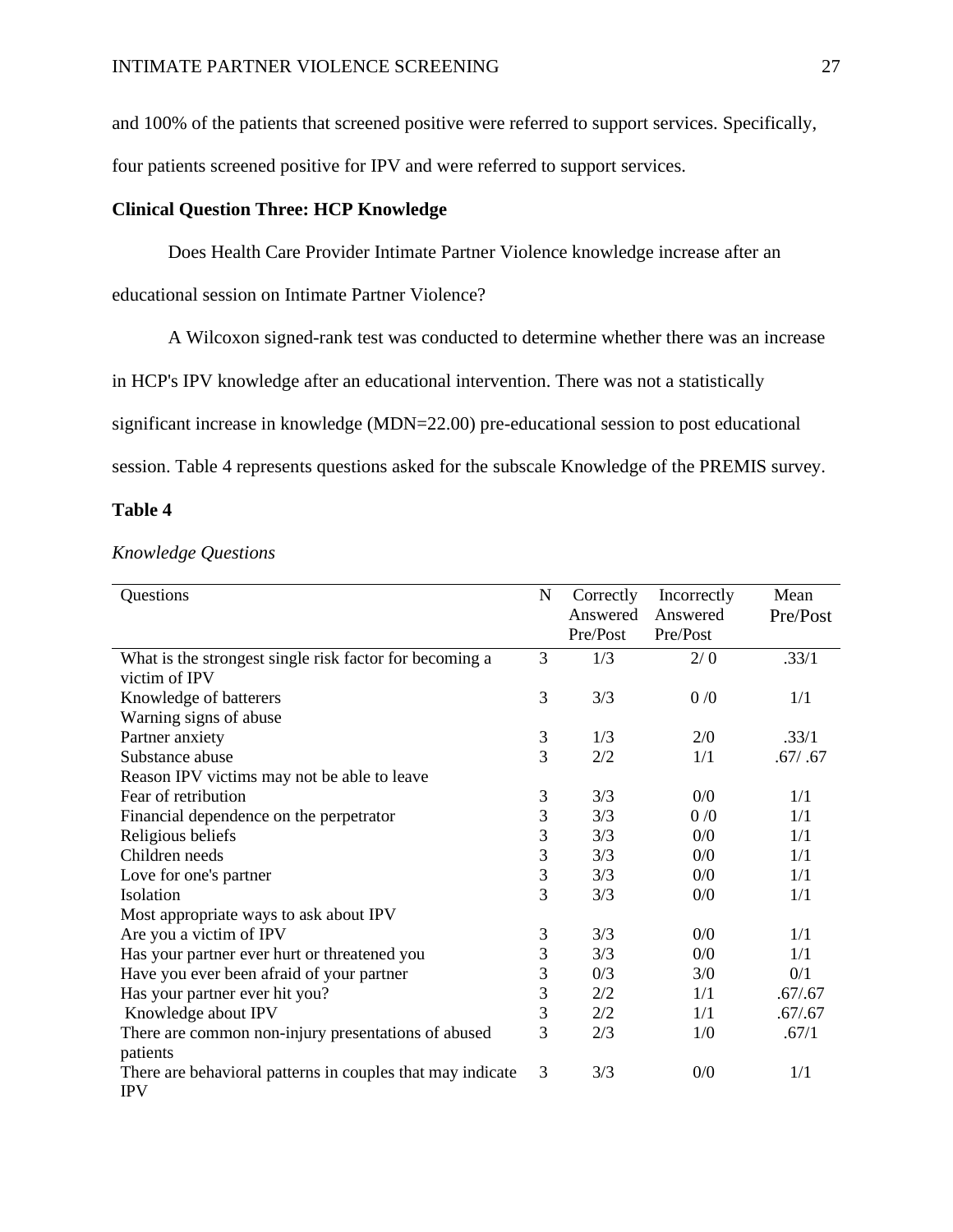| Specific areas of the body are most often targeted in IPV<br>cases            | 3              | 2/2 | 1/1   | .67/0.67  |
|-------------------------------------------------------------------------------|----------------|-----|-------|-----------|
| There are common injury patterns associated with IPV                          | 3              | 1/3 | 2/1   | .33/.67   |
| Injuries in different stages of recovery may indicate abuse                   | 3              | 3/3 | 0/0   | 1/1       |
| <b>Stages of Change</b>                                                       |                |     |       |           |
| Begins making plans to leave                                                  | $\mathbf{2}$   | 2/2 | 0/0   | 1/1       |
| Denies there's a problem                                                      | $\overline{c}$ | 1/2 | 1/0   | .50/1     |
| Begins thinking abuse is their fault                                          | $\overline{c}$ | 1/2 | 1/0   | .50/1     |
| Continues changing behaviors                                                  | $\overline{c}$ | 2/2 | $0/0$ | 1/1       |
| Obtains order for protection                                                  | $\overline{2}$ | 1/2 | 1/0   | .50/1     |
| Knowledge about IPV                                                           |                |     |       |           |
| Alcohol consumption is the greatest single factor of the<br>likelihood of IPV | 3              | 3/1 | 0/2   | 1/.67     |
| There are no good reasons for not leaving an abusive<br>relationship          | 3              | 2/3 | 1/0   | .67/1     |
| Reasons for concern about IPV should not be included in                       | 3              | 2/3 | 1/0   | .67/1     |
| chart if pt doesn't disclose                                                  |                |     |       |           |
| When asking patients about IPV physicians should use                          | 3              | 2/3 | 1/0   | 0.67/1    |
| the words abused or battered                                                  |                |     |       |           |
| Being supportive of a patients choice to remain in a                          | 3              | 2/3 | 1/1   | .67/0.67  |
| violent relationship would condone the abuse                                  |                |     |       |           |
| Victims of IPV are able to make appropriate choices                           | 3              | 0/2 | 3/1   | 0/0.67    |
| about how to handle their situation                                           |                |     |       |           |
| HCP should not pressure patients to acknowledge that                          | 3              | 1/2 | 2/1   | 0.33/0.67 |
| they are living in an abusive relationship                                    |                |     |       |           |
| Victims of IPV are at greater risk of injury when they                        | 3              | 2/3 | 1/0   | 0.67/1    |
| leave the relationship                                                        |                |     |       |           |
| Strangulation injuries are rare in cases of IPV                               | 3              | 2/2 | 1/1   | .67/0.67  |
| Allowing partners or friends to be present during a                           | 3              | 2/3 | 1/0   | 0.67/0    |
| patients history and physical exam ensures safety for an                      |                |     |       |           |
| IPV victim                                                                    |                |     |       |           |
| Even if the child is not in immediate danger, physicians                      | 3              | 3/3 | 0/0   | 1/1       |
| in all states are mandated to report an instance of a child                   |                |     |       |           |
| witnessing IPV to CPS                                                         |                |     |       |           |

## **Conclusion**

<span id="page-28-0"></span>There were a total of four hundred eighty-eight charts reviewed. The pre-implementation

retrospective chart review (N=303) revealed an IPV screening rate of 2.6% versus the post-

implementation chart review (N=185) IPV screening rate of 95.7%. In both pre and post-

implementation of the HARK tool, 100% of patients that screened positive for IPV were referred

to support services.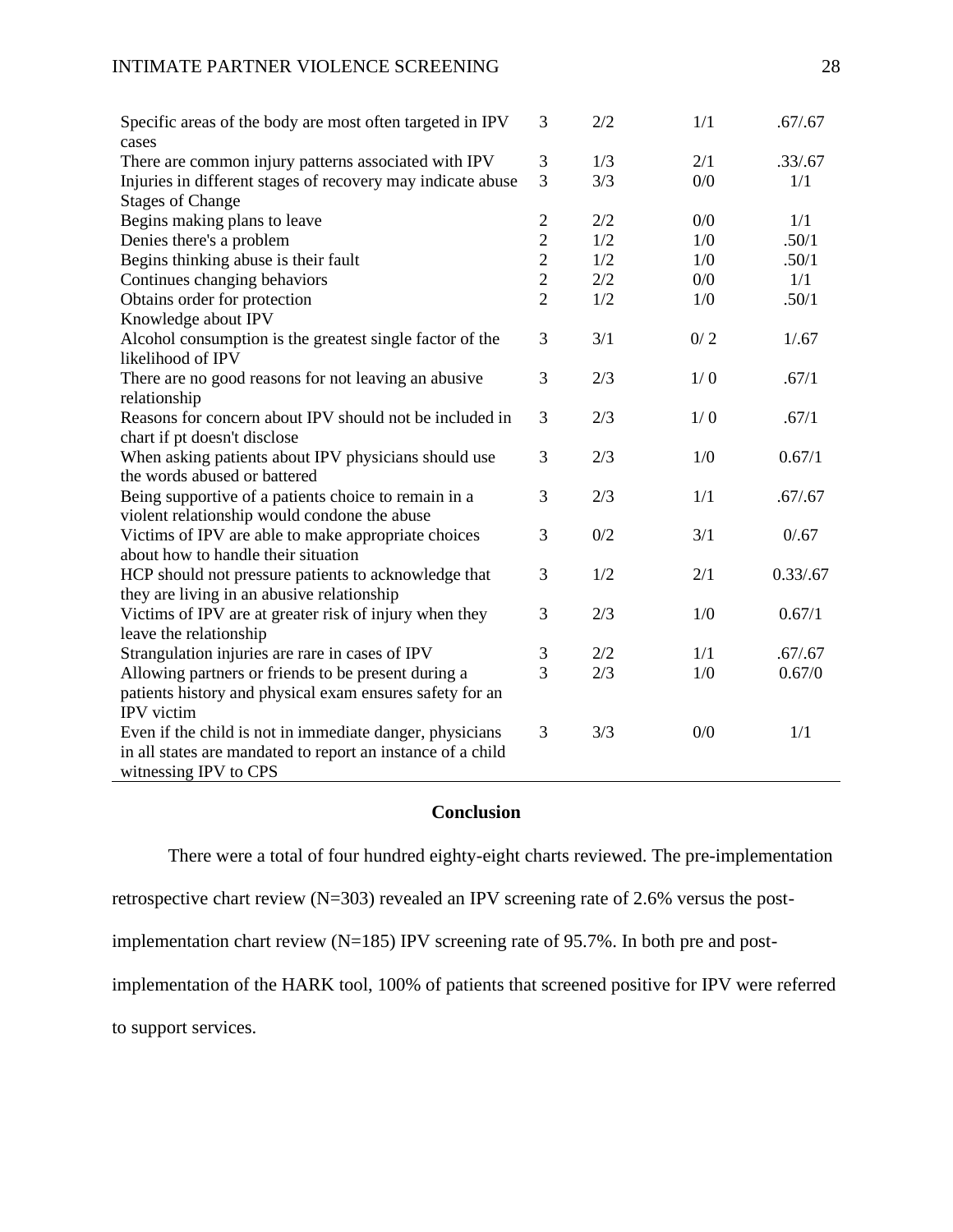Three HCP participants were recruited to assess an increase in IPV in college using the subscale Knowledge from the Readiness to Manage Intimate Partner Violence Instrument. All three of the participants recruited to the study had an increase in mean knowledge score. A Wilcoxon signed-rank test determined no statistically significant increase in Knowledge (Mdn  $=$ 22.00) after a post educational session on college IPV. The Pre-educational Knowledge score was (Mdn = 5.00) compared to the post educational Knowledge score (Mdn = 27.50),  $z = -1.342$ ,  $p > .005$ .

#### **Discussion**

This quality improvement project aimed to increase screening rates for intimate partner violence at a university student health services in North Georgia. There was a two-pronged approach to meeting this goal. The first was to implement an evidence-based intimate partner violence screening tool to screen all female patients. A retrospective chart review was conducted pre-and post-implementation of the IPV screening tool to determine screening and referral rates. The IPV screening rates went from 2.6% to 95.7% of female patients cared for at SHS. Compared to the reported 11-15% screening rates in college health settings (Sutherland  $\&$ Hutchinson, 2018), this is a significant improvement. When patients were identified as being victims of IPV both pre and post-implementation of the HARK tool, 100% of the patients were referred to support services. The second aim of this project was to increase healthcare provider knowledge of intimate partner violence on college campuses. The Physicians Readiness to Manage Intimate Partner Violence Survey was administered to participating healthcare providers pre and post IPV educational sessions. The small sample size (N=3) and the number of incomplete responses  $(N=1)$  made analyzing the data difficult. The knowledge subscale's raw scores increased from 22.0 to 27.5; although not statistically significant, it is clinically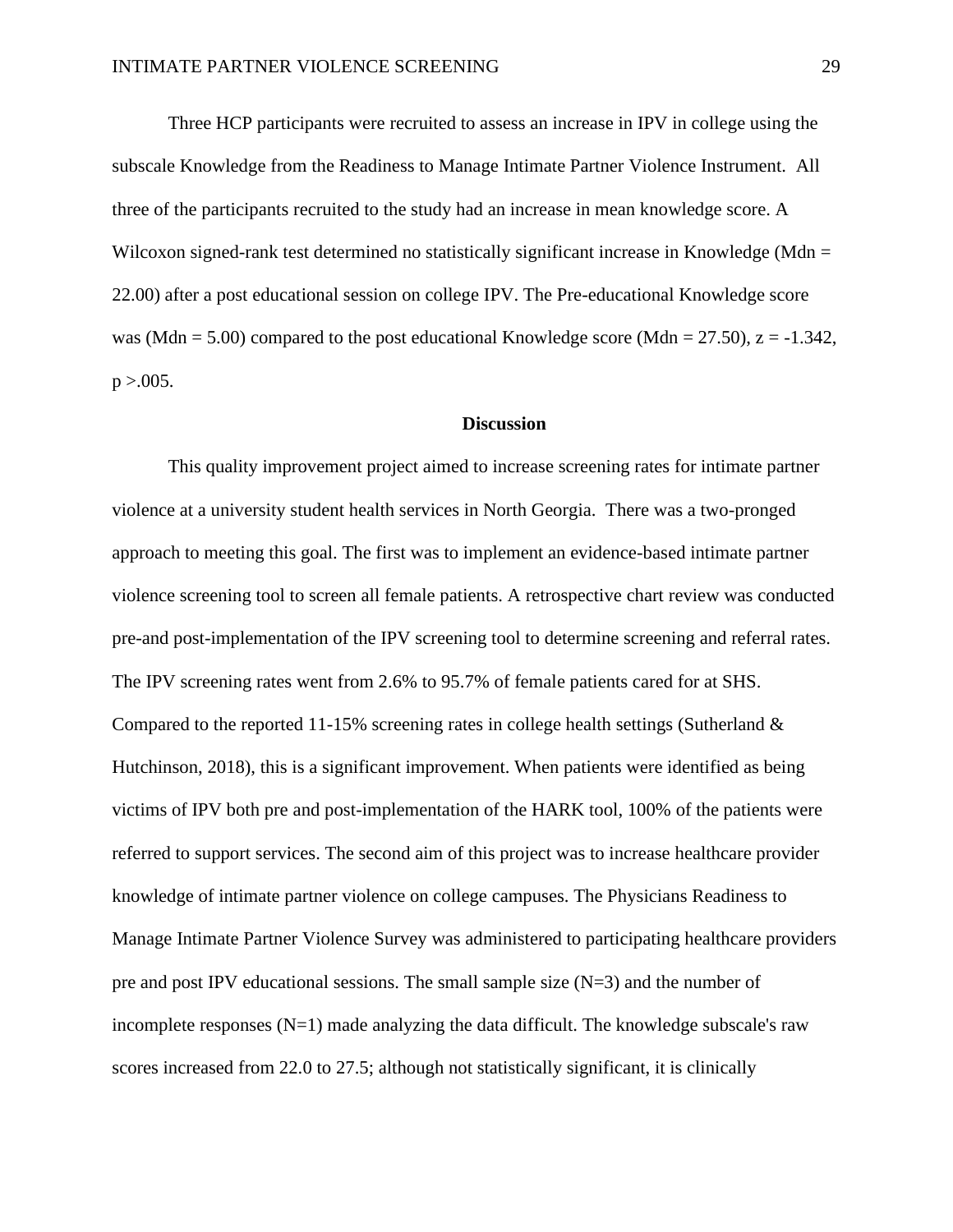significant. Intimate partner violence educational sessions increase healthcare providers' knowledge, leading to a better understanding of college-age victims and reinforce screening practices.

#### <span id="page-30-0"></span>**Limitations**

Comparing screening rates pre and post-implementation of the HARK tool was not an accurate picture of screening practice. Before the quality improvement project, healthcare providers at SHS screened female patients for IPV at yearly well-women exams. Postimplementation of the HARK tool; all-female patients evaluated at SHS were to be screened for IPV. It is difficult to determine if the increased screening rates are due to the HARK tool's implementation or the practice change of screening all female patients.

The second limitation was the number of healthcare provider participants. Only three of seven healthcare providers consented to participate in the PREMIS survey and educational session. Statistical analysis of the effectiveness of the training session was not reliable due to the small sample size.

#### <span id="page-30-1"></span>**Implications**

These findings indicate that screening all female patients evaluated in student health services increased rates of screening. Using a standardized, evidence-based intimate partner violence screening tool may contribute to effective increased rates of screening. Student health center healthcare providers may benefit from an educational session

#### **Plans for Future Scholarship**

<span id="page-30-2"></span>Further research is needed in a number of areas related to IPV. Research on whether IPV screening is sustained after implementing a standardized IPV tool and qualitative data on healthcare provider opinions after implementing the evidence-based screening tool. Further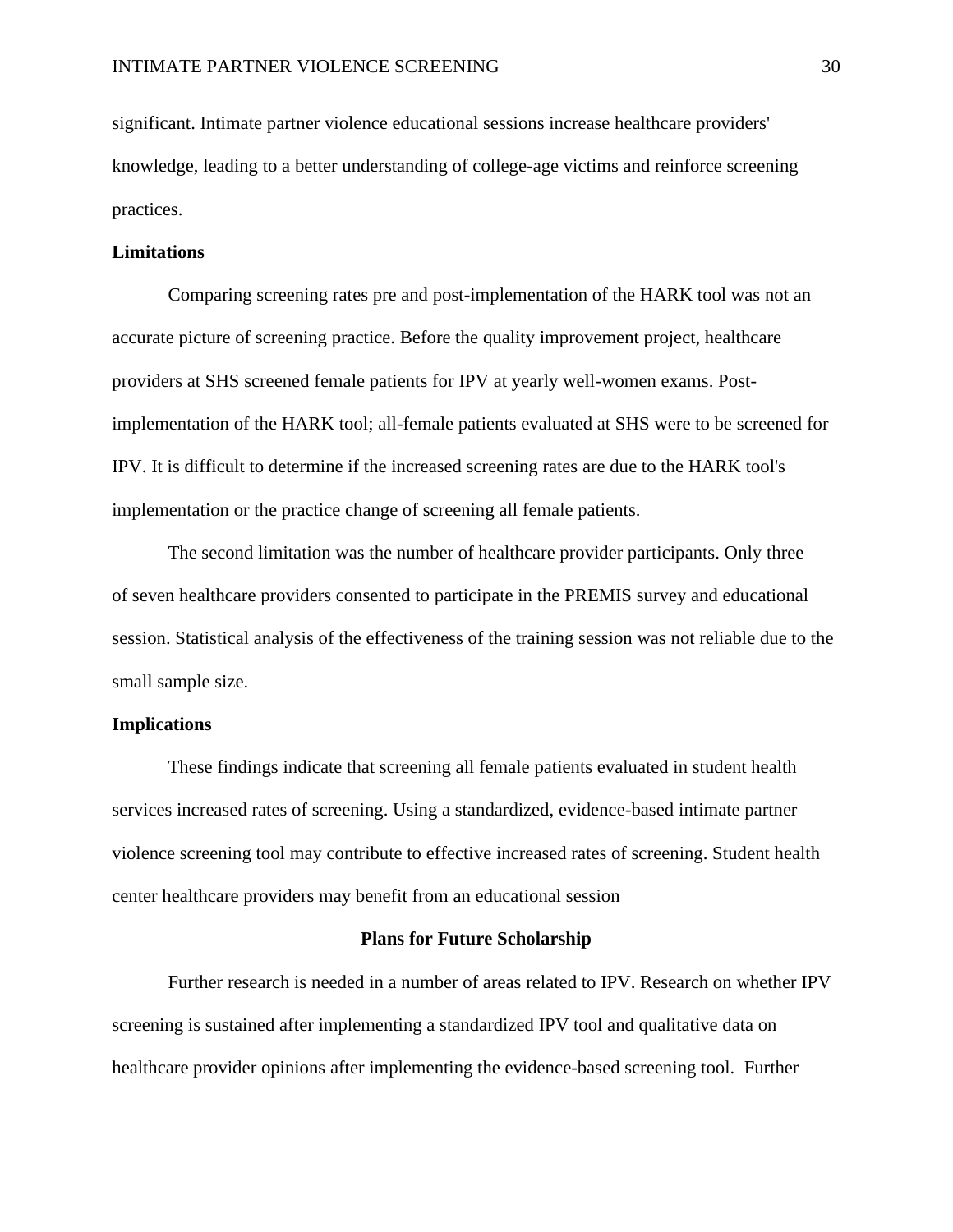research on barriers and facilitators of screening college students for IPV is indicated. Research is also needed on whether having an electronic health record embedded with an IPV screening tool leads to successful screening practices.

## **Conclusion**

<span id="page-31-0"></span>Intimate partner violence is a grave concern on college campuses. When being seen in student health centers, screening all females is the first step to getting victims to feel comfortable disclosing abuse and referring them to support services. Identification of victims may lead to early intervention and prevent short-term and long-term intimate partner violence complications. The project results showed a 93% increase in identifying IPV victims when using a standardized IPV screening tool and screening all female patients. The difficult task of talking with patients about IPV may be made more accessible by having healthcare providers participate in an IPV training session.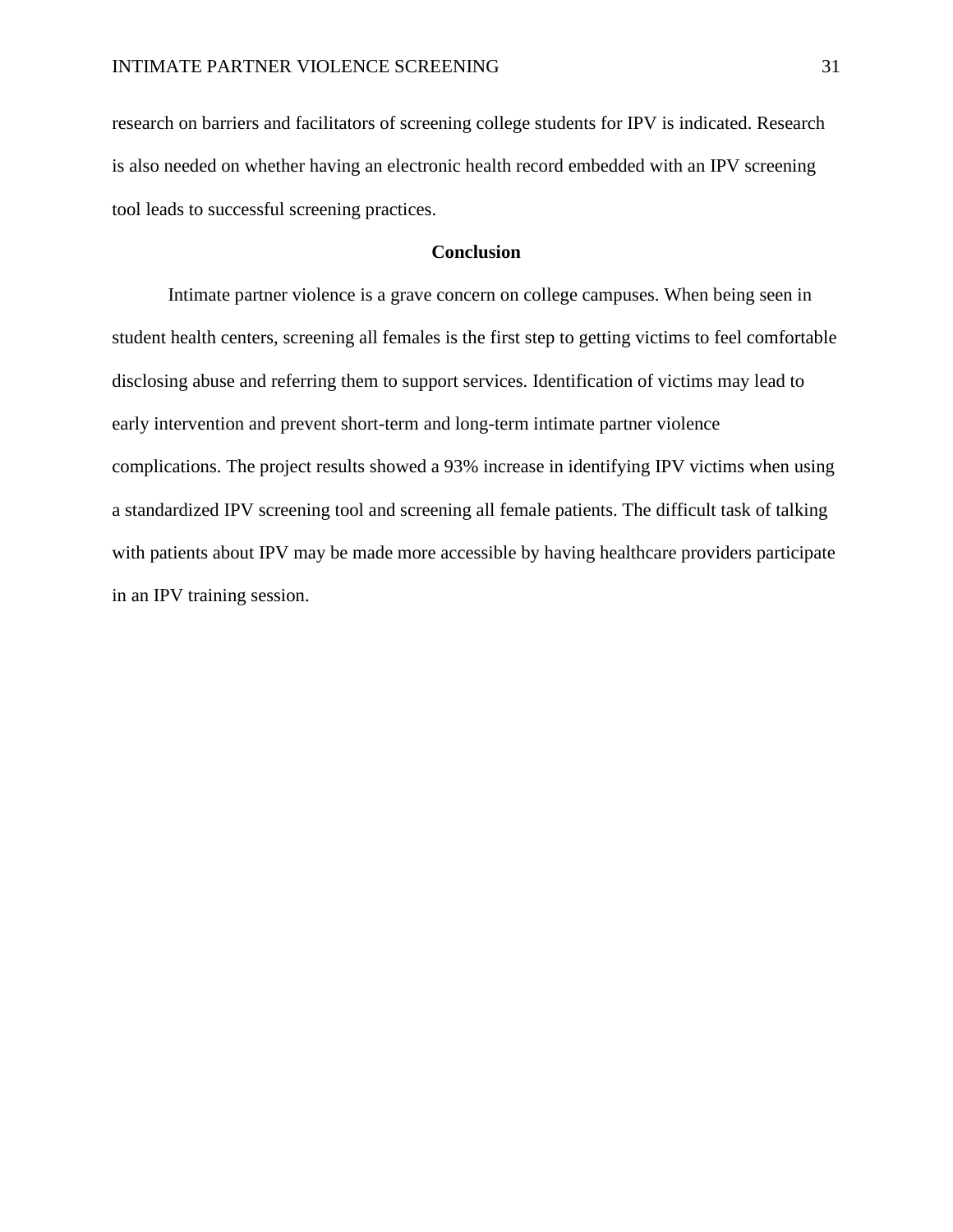#### **References**

<span id="page-32-0"></span>(n.d.). Retrieved February 21, 2021, from

[https://www.uspreventiveservicestaskforce.org/uspstf/about-uspstf/methods-and](https://www.uspreventiveservicestaskforce.org/uspstf/about-uspstf/methods-and-processes/grade-definitions)[processes/grade-definitions](https://www.uspreventiveservicestaskforce.org/uspstf/about-uspstf/methods-and-processes/grade-definitions)

- Aluko, O. E., Beck, K. H., & Howard, D. E. (2015). Medical students' beliefs about screening for intimate partner violence. *Health Promotion Practice*, *16*(4), 540–549. Retrieved March 15, 2021, from<https://doi.org/10.1177/1524839915571183>
- Alvarez, C., Fedock, G., Grace, K., & Campbell, J. (2016). Provider screening and counseling for intimate partner violence: A systematic review of practices and influencing factors. *Trauma, Violence, & Abuse*, *18*(5), 479–495. Retrieved February 4, 2021, from <https://doi.org/10.1177/1524838016637080>
- Arkins, B., Begley, C., & Higgins, A. (2016). Measures for screening for intimate partner violence: a systematic review. *Journal of Psychiatric and Mental Health Nursing*, *23*, 217–235.
- CDC. (2017). *Preventing intimate partner violence across the lifespan: A technical package of programs, policies, and practices* [PDF]. Retrieved February 1, 2021, from <https://www.cdc.gov/violenceprevention/pdf/ipv-technicalpackages.pdf>
- Crane, C. A., Rice, S. L., & Schlauch, R. C. (2017, June 1). Development and psychometric evaluation of a rapid intimate partner violence perpetration screening tool. *Aggressive Behavior*, 199–208.
- Day, S., Fox, J., Majercik, S., Redmond, F. K., Pugh, M., & Bledsoe, J. (2015, June 1). Implementing a domestic violence screening program. *Society of Trauma Nurses*, *22*, 176–181.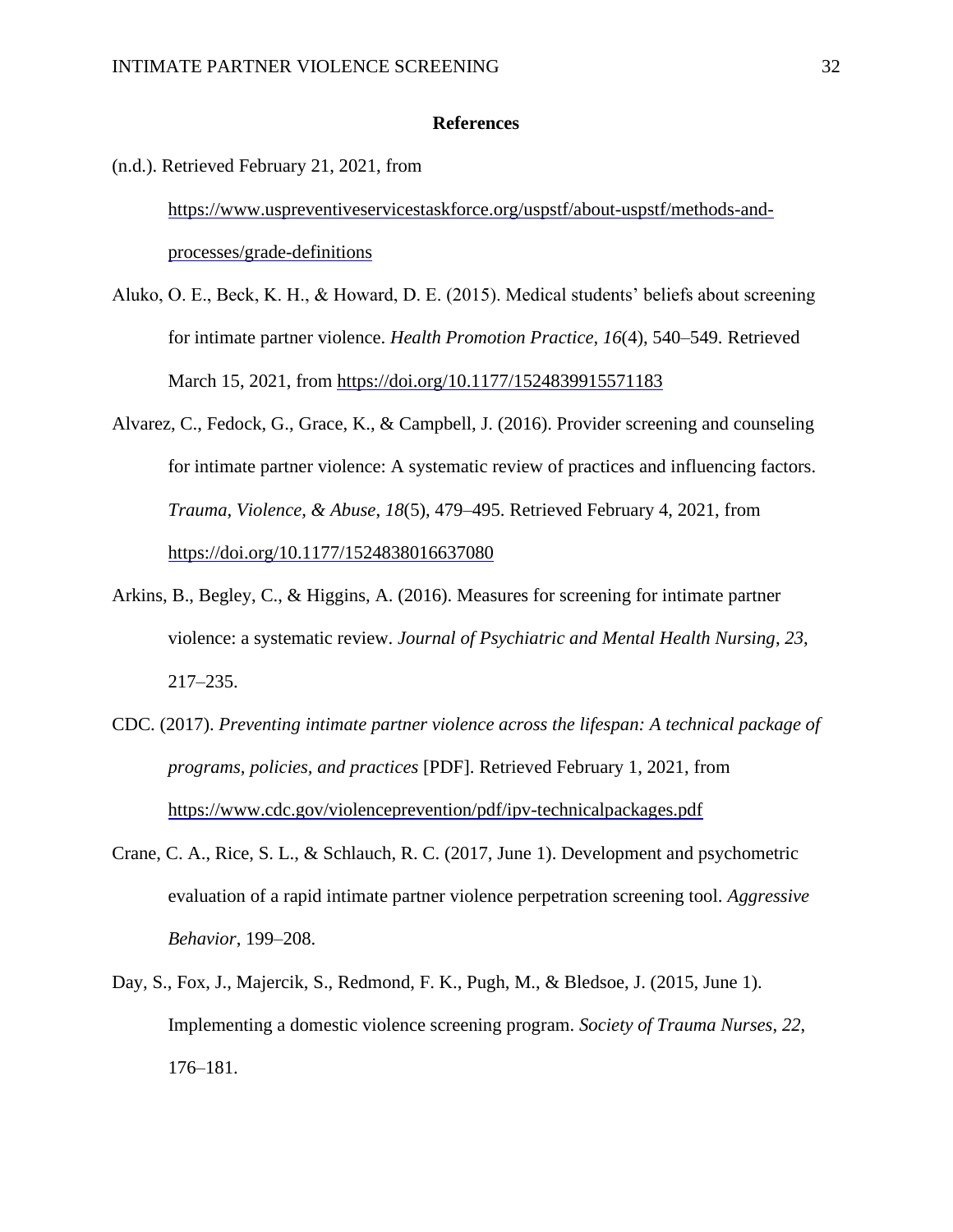- Demers, J. M., Roberts, A. P., Bennett, S., & Banyard, V. L. (2017). Victim motivations for disclosing unwanted sexual experiences and partner abuse. *Journal of Women and Social Work*, *32*, 327–343.
- Dicola, D., & Spaar, E. (2016, October 15). Intimate partner violence. *American Academy of Family Physicians*, *94*, 645–651.
- *Futures without violence*. (2020, August 18). Futures Without Violence. <https://www.futureswithoutviolence.org/>
- Ghandour, R. M., Campbell, J. C., & Lloyd, J. (2015). Screening and counseling for intimate partner violence: A vision for the future. *Journal of Women's Health*, *24*(1), 57–61. <https://doi.org/10.1089/jwh.2014.4885>
- Hamberger, L. K., Rhodes, K., & Brown, J. (2015). Screening and intervention for intimate partner violence in healthcare settings: Creating sustainable system-level programs. *Journal of Women's Health*, *24*, 86–90.<https://doi.org/10.1089/jwh.2014.4861>
- *Health effects of violence*. (2017, October 10). womenshealth.gov. Retrieved March 10, 2020, from [https://www.womenshealth.gov/relationships-and-safety/effects-violence-against](https://www.womenshealth.gov/relationships-and-safety/effects-violence-against-women)[women](https://www.womenshealth.gov/relationships-and-safety/effects-violence-against-women)
- Iverson, K. M., Sayer, N. A., Meterko, M., Stolzmann, K., Suri, P., Gormley, K., Nealon Seibert, M., Yan, K., & Pogoda, T. K. (2017). Intimate partner violence among female oef/oif/ond veterans who were evaluated for traumatic brain injury in the veterans health administration: A preliminary investigation. *Journal of Interpersonal Violence*, *35*(13- 14), 2422–2445. Retrieved March 15, 2021, from <https://doi.org/10.1177/0886260517702491>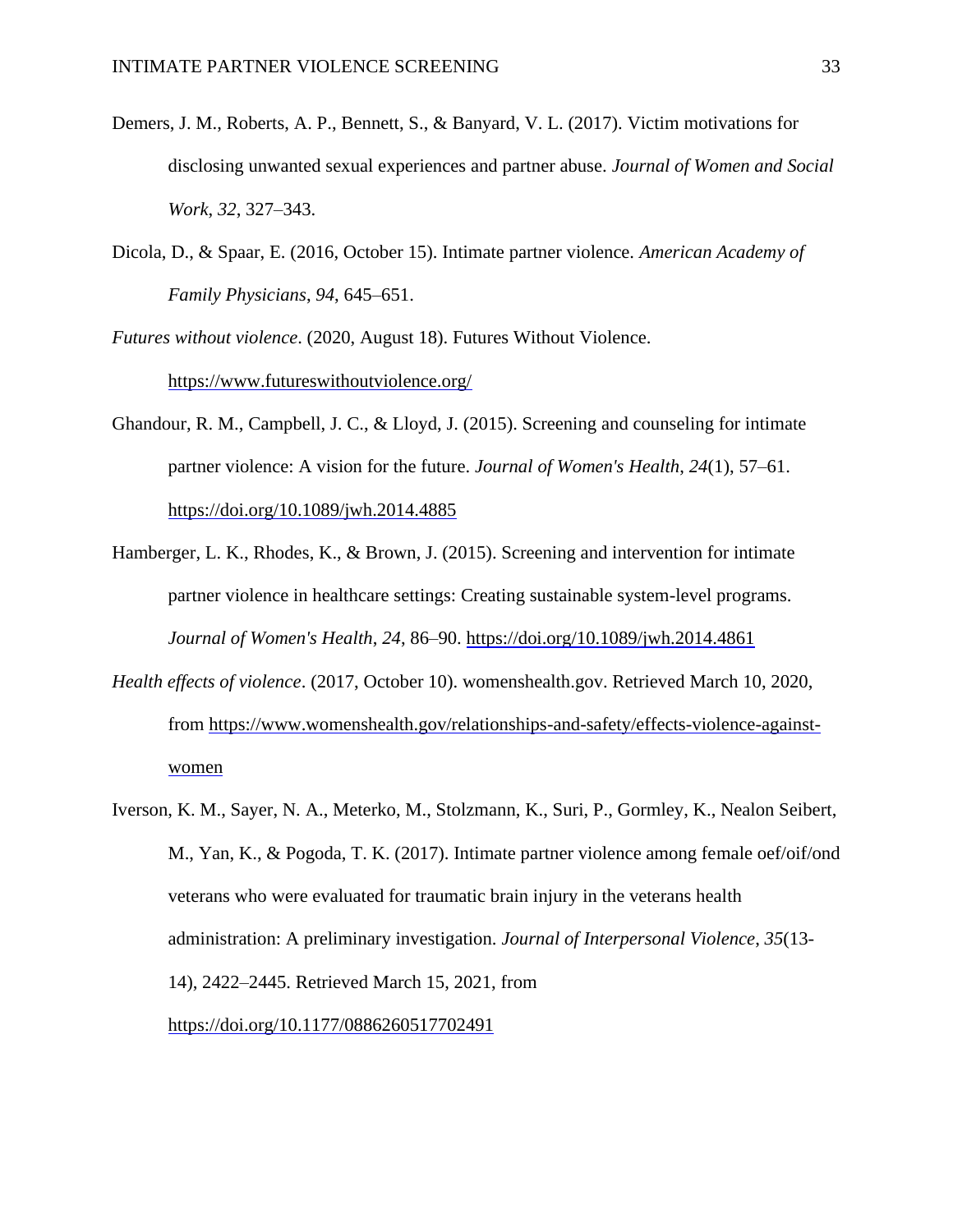- Kimerling, R., Iverson, K. M., Dichter, M. E., Rodriguez, A. L., Wong, A., & Pavao, J. (2016). Prevalence of intimate partner violence among women veterans who utilize veterans health administration primary care. *Journal of General Internal Medicine*, *31*(8), 888– 894. Retrieved March 15, 2021, from<https://doi.org/10.1007/s11606-016-3701-7>
- Mason, R., Wolf, M., O'Rinn, S., & Ene, G. (2017). Making connections across silos: Intimate partner violence, mental health, and substance use. *BMC Women's Health*, *17*(1). Retrieved January 29, 2021, from<https://doi.org/10.1186/s12905-017-0372-4>
- Moore, B. M., & Baker, T. (2018). An exploratory examination of college students' likelihood of reporting sexual assault to police and university officials: Results of a self-report survey. *Journal of Interpersonal Violence*, *33*, 3419–3438.
- Moscou, S. (2015, September 1). Screening college students for domestic violence, sexual assault and molestation. *The Journal for Nurse Practitioners*, *11*, 824–828.
- Moyer, V. A. (2013). Screening for intimate partner violence and abuse of elderly and vulnerable adults: U.S. preventive services task force recommendation statement. *Annals of Internal Medicine*, *158(6)*, 478–486.<https://doi.org/10.7326/0003-4819-158-6-201303190-00588>
- *National resource center on domestic violence | national resource center on domestic violence*. (n.d.). National Resource Center on Domestic Violence. Retrieved August 20, 2020, from <https://www.nrcdv.org/>
- *Ncadv | national coalition against domestic violence*. (n.d.). National Coalition Against Domestic Violence. Retrieved August 20, 2020, from<https://ncadv.org/>
- Papadakaki, M., Petridou, E., Kogevinas, M., & Lionis, C. (2013). Measuring the effectiveness of an intensive ipv training program offered to greek general practitioners and residents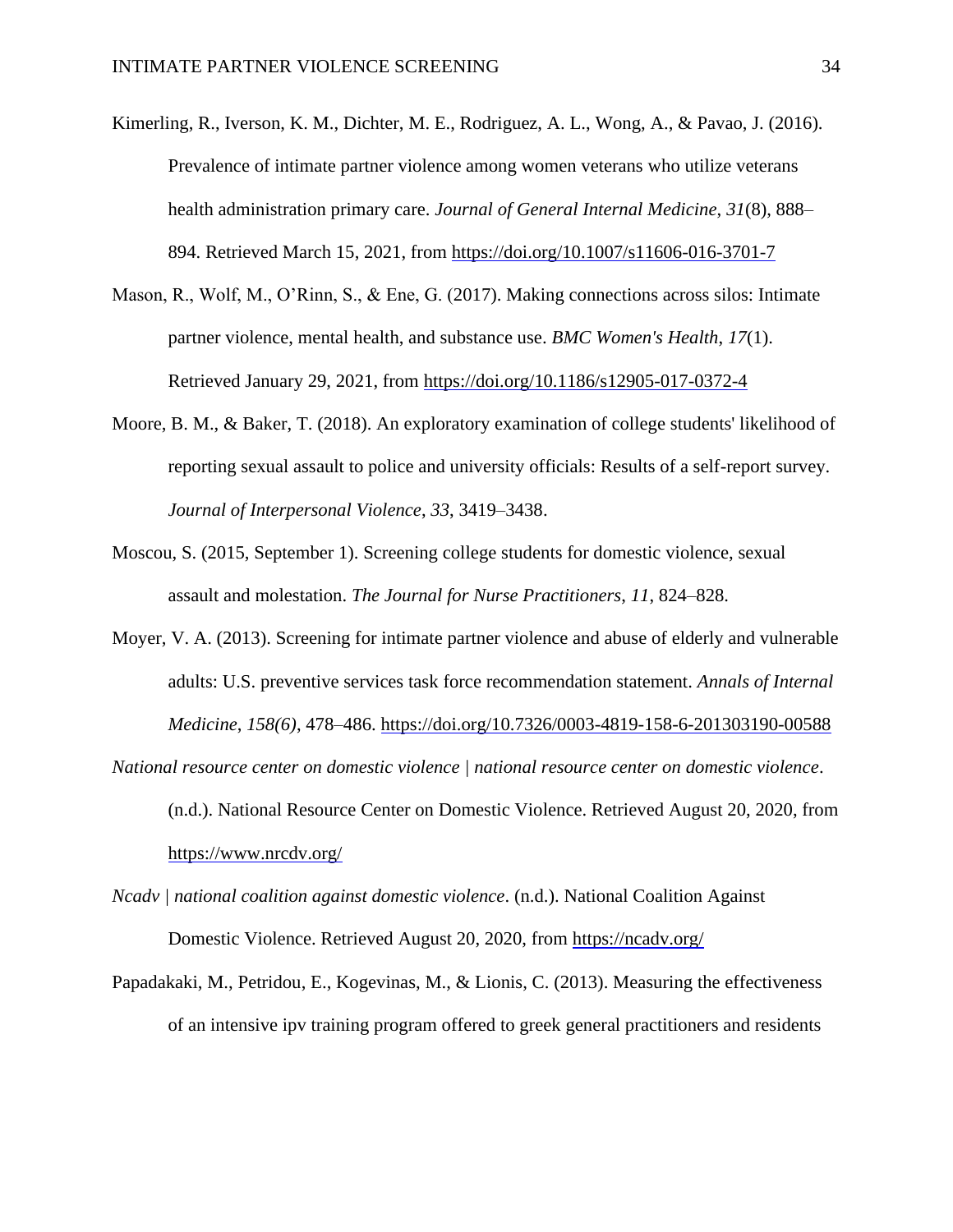of general practice. *BMC Medical Education*, *13*(1). Retrieved March 13, 2021, from <https://doi.org/10.1186/1472-6920-13-46>

*Preventing intimate partner violence*. (n.d.). Centers for Disease Control and Prevention. Retrieved October 18, 2019, from

<https://www.cdc.gov/violenceprevention/intimatepartnerviolence/fastfact.html>

*Risk and protective factors|intimate partner violence|violence prevention|injury center|cdc*.

(2020, October 9). Retrieved December 9, 2020, from [https://www.cdc.gov/violenceprevention/intimatepartnerviolence/riskprotectivefactors.ht](https://www.cdc.gov/violenceprevention/intimatepartnerviolence/riskprotectivefactors.html) [ml](https://www.cdc.gov/violenceprevention/intimatepartnerviolence/riskprotectivefactors.html)

- Sargent, K. S., Krauss, A., Jouriles, E. N., & McDonald, R. (2016). Cyber victimization, psychological intimate partner violence,and problematic mental health outcomes among first-year college students. *Cyberpsychology*, *19*, 545–550.
- Sharpless, L., Nguyen, C., Singh, B., & Lin, S. (2018, October 1). Identifying opportunities to improve intimate partner violence screening in primary care. *Family Medicine*, *50*, 701705.
- Sherman, J. M., Sand-Jecklin, K., Dunithan, C. F., Eddy, T., & Harper, C. (2017, November 1). Implementation of a brief abuse and basic needs tool: Impact on utilization of social services in ambulatory medical centers. *Health & Social Work*, *42*, 223–230.
- Short, L. M., Alpert, E., Harris, J. M., & Surprenant, Z. J. (2006). A tool for measuring physician readiness to manage intimate partner violence. *American Journal of Preventive Medicine*, *30(2)*, 173–180.<https://doi.org/10.1016/j.ampre.2005.10.>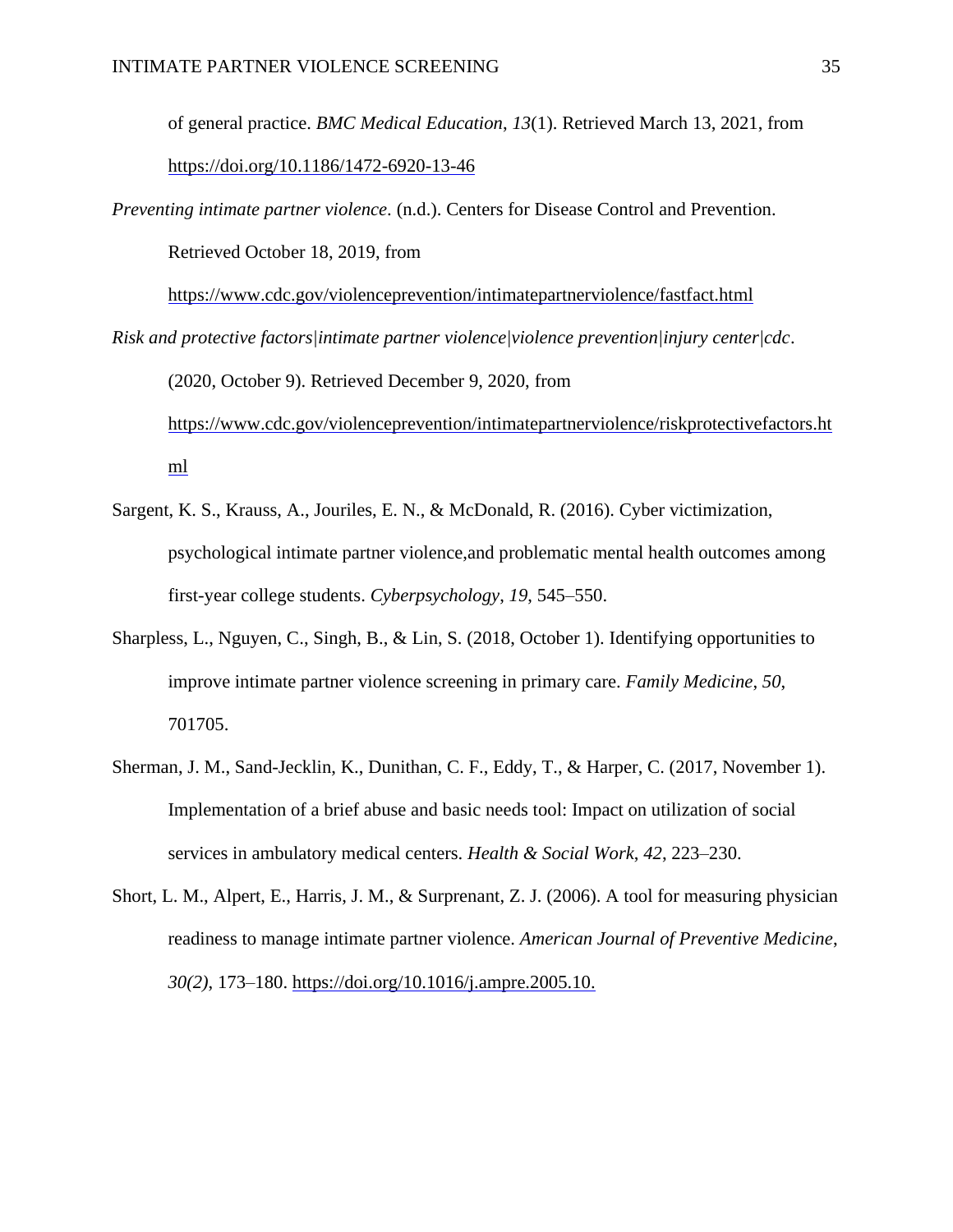- Sinozich, S., & Langton, L. (2014, December). *Rape and sexual assault victimization among college-age females, 1995…2013* [PDF]. Retrieved February 15, 2020, from <https://www.bjs.gov/content/pub/pdf/rsavcaf9513.pdf>
- Sohal, H., Eldridge, S., & Feder, G. (2007, August 29). The sensitivity and specificity of four questions (HARK) to identify intimate partner violence: a diagnostic accuracy study in general practice. *BMC Family Practice*, *8*(49), 1–9. [https://doi.org/10.1186/1471-2296-8-](https://doi.org/10.1186/1471-2296-8-49) [49](https://doi.org/10.1186/1471-2296-8-49)
- *Surveillance for violent deaths — national violent death reporting...* (2018, September 27). Centers for Disease Control and Prevention. Retrieved February 2, 2020, from <https://www.cdc.gov/mmwr/volumes/67/ss/ss6711a1.htm>
- Sutherland, M. A., & Hutchinson, M. K. (2018). Intimate partner and sexual violence screening practices of college health care providers. *Applied Nursing Research*, *39*, 217–219.
- Svavarsdottir, E. K., & Orlygsdottir, B. (2015, June 1). Disclosure of intimate partner violence in current marital/partner relationships among female university students and among women at an emergency department. *Journal of Forensic Nursing*, *11*, 8492.

[https://doi.org/10.1097//JFN.00000000000000061](https://doi.org/10.1097/JFN.00000000000000061)

Swailes, A. L., Lehman, E. B., Perry, A. N., & McCall-Hosenfeld, J. S. (2016). Intimate partner violence screening and counseling in the health care setting: Perception of provider-based discussions as a strategic response to ipv. *Health Care for Women International*, *37*(7), 790–801. Retrieved March 15, 2021, from

<https://doi.org/10.1080/07399332.2016.1140172>

*Topic: College student health in the u.s.* (2020, June 19). Statista. Retrieved January 31, 2021, from<https://www.statista.com/topics/4553/college-student-health-in-the-us/>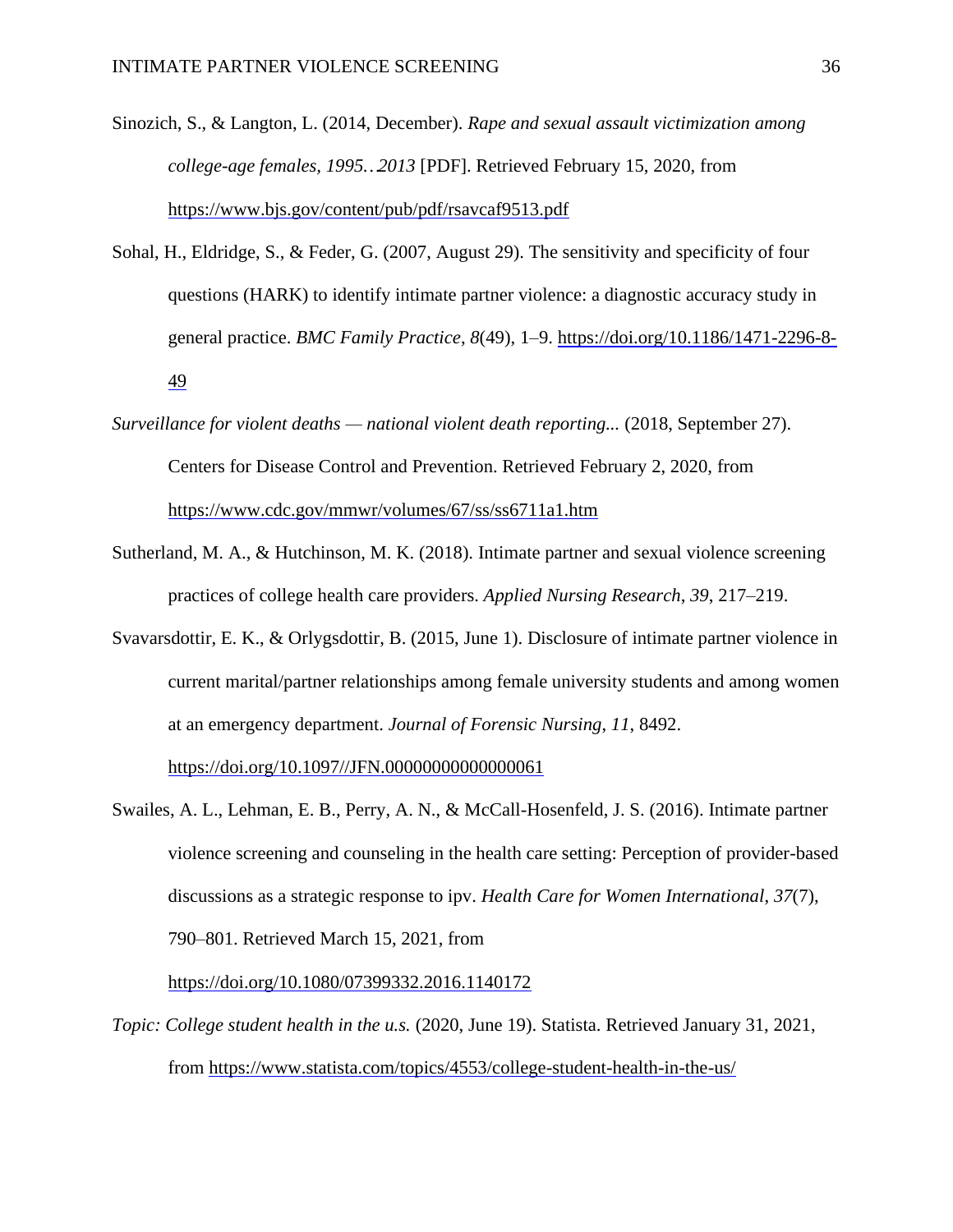Tsui, E. K., & Santamaria, E. K. (2015). Intimate partner violence risk among undergraduate women from an urban commuter college: The role of navigating off and on-campus social environment. *Journal of Urban Health*, *92*(3), 513526.

<https://doi.org/10.1007/s11524-014-9933-0>

- *2018 NCVRW resource guide: Intimate partner violence fact sheet* [PDF]. (2018). The National Center for Victims of Crime. Retrieved May 23, 2020, from [https://ovc.ncjrs.gov/ncvrw2018/info\\_flyers/fact\\_sheets/2018NCVRW\\_IPV\\_508\\_QC.pdf](https://ovc.ncjrs.gov/ncvrw2018/info_flyers/fact_sheets/2018NCVRW_IPV_508_QC.pdf)
- Wiist, W. H., & McFarlane, J. (1999, August 1). The effectiveness of an abuse assessment protocol in public health prenatal clinics. *American Journal of Public Health*, *89*, 1217– 1221.<https://ajph.aphapublications.org/doi/pdf/10.2105/AJPH.89.8.1217>
- Wolford-Clevenger, C., Elmquist, J., Brem, M., Zapor, H., & Stuart, G. L. (2015). Dating violence victimization, interpersonal needs, and suicidal ideation among college students. *Crisis*, *37*, 51–58.
- Wong, J. Y.-H., Fong, D. Y.-T., Yau, J. H.-Y., Choi, E. P.-H., Choi, A. W.-M., & Brown, J. B. (2018). Using the woman abuse screening tool to screen for and assess dating violence in college students. *Violence Against Women*, *24*, 1039–1051.
- Zachor, H., Chang, J. C., Zelazny, S., Jones, K. A., & Miller, E. (2018, February 28). Training reproductive health providers to talk about intimate partner violence and reproductive coercion: an exploratory study. *Health Education Research*, *33*(2), 175–185. <https://doi.org/10.1093/her/cyy007>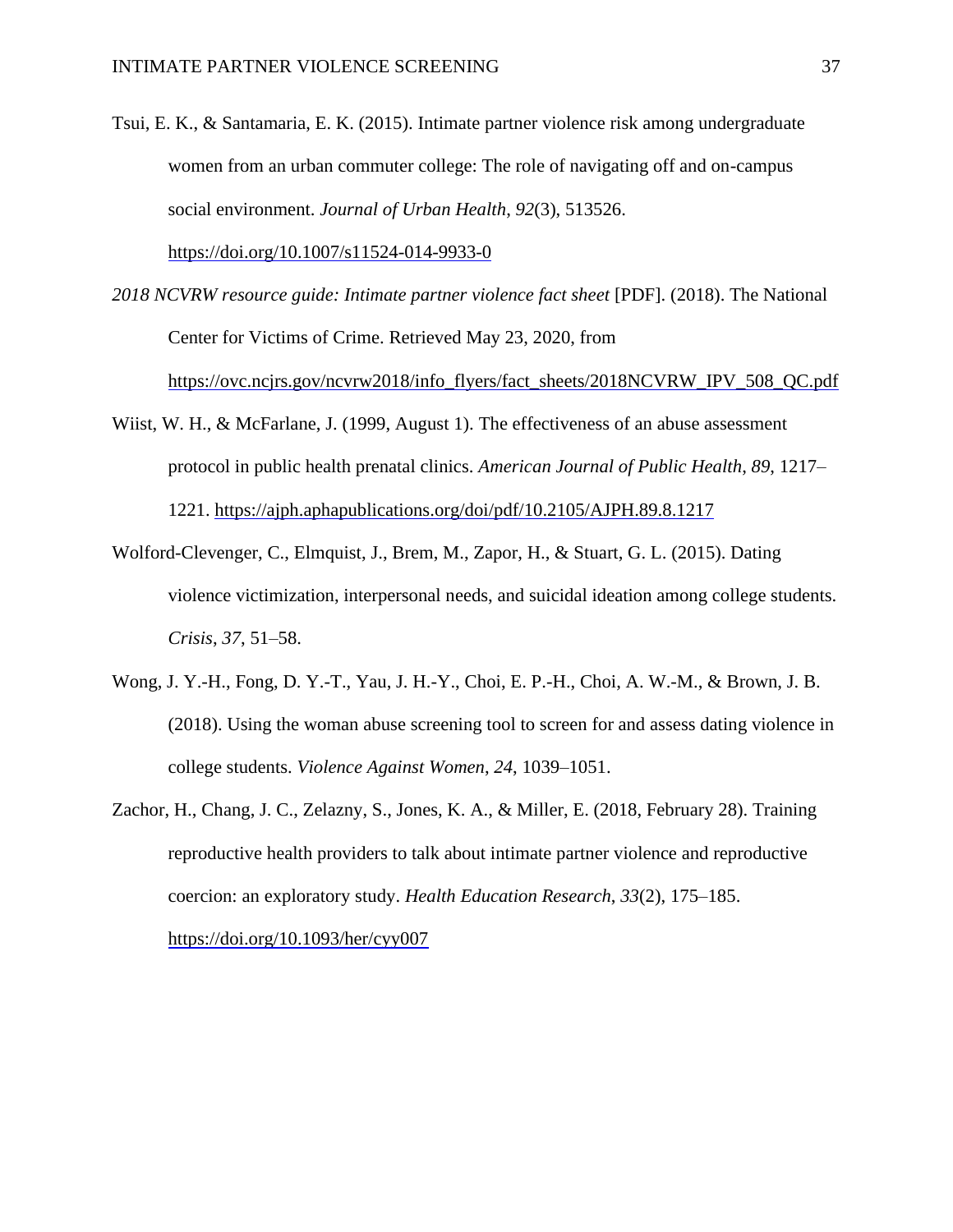## **Appendix A**

### **PRISMA Flow Diagram**

<span id="page-38-0"></span>

Note: Developed from: Moher D, Liberati A, Tetzlaff J, Altman DG, The PRISMA Group (2009). Preferred Reporting Items for Systematic Reviews and Meta-Analyses: The PRISMA Statement. *PLoS Med 6*(6): e1000097. doi:10.1371/journal.pmed1000097